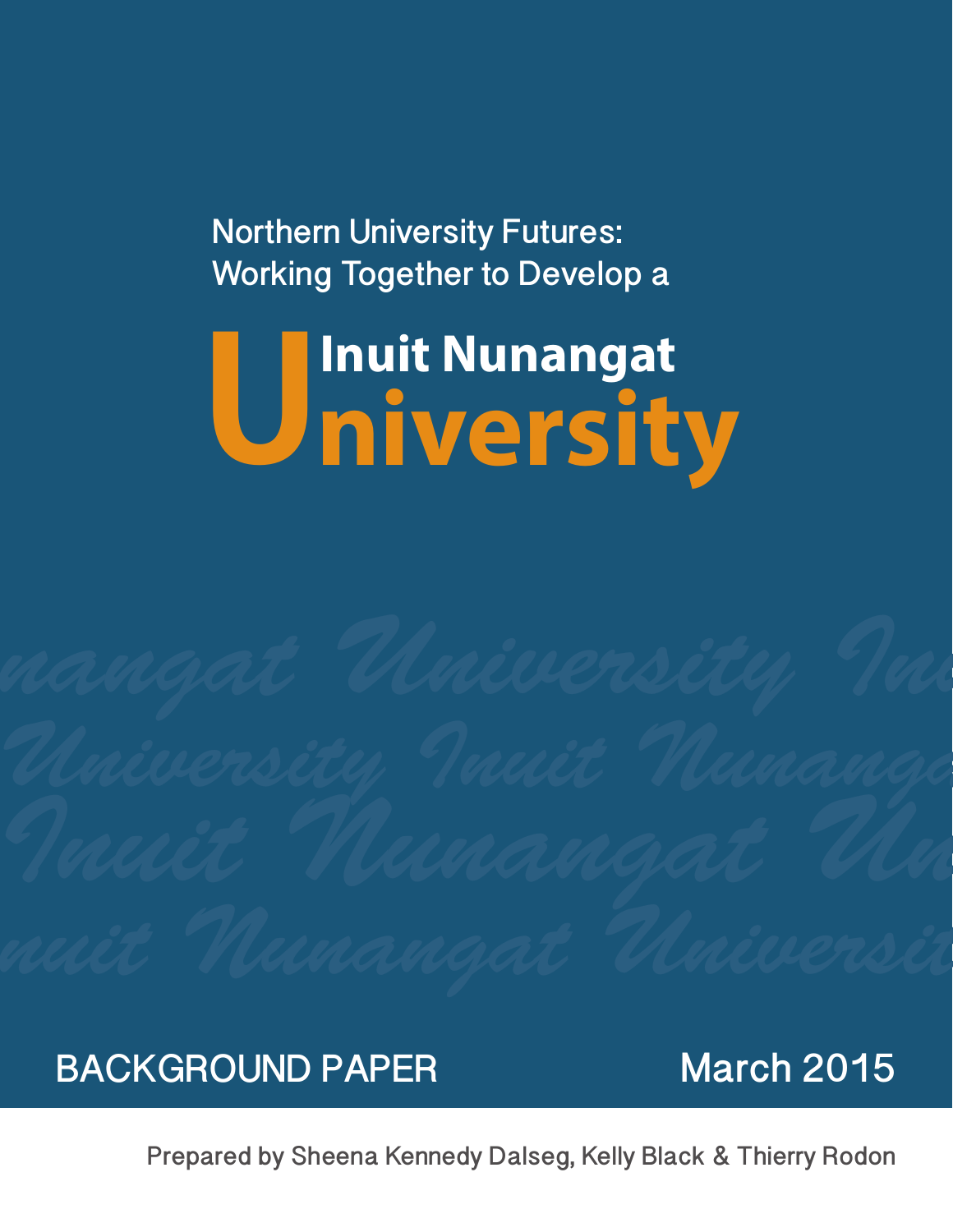#### **EXECUTIVE SUMMARY**

#### **Purpose and Background**

The purpose of this background paper is to help inform and support the discussions that will take place at the March 2015 Inuit Nunangat University Workshop in Iqaluit. Co-hosted by the Government of Nunavut, Inuit Tapiriit Kanatami, Nunavut Tunngavik Inc. and a group of ArcticNet researchers, the workshop brings together key stakeholders to discuss and develop a roadmap for the creation of a university in Inuit Nunangat.

Although discussions about developing a northern university have been taking place for decades, in recent years there has been renewed interest in the idea by government, Inuit organizations, grassroots organizations, and academics. These stakeholders recognize the potential social and economic benefits that creating a university could have across Inuit Nunangat. Although access to postsecondary education in Inuit Nunangat has improved, it is still limited.

#### **Nature and Role of Universities**

Universities serve a number of important functions in society. They provide access to teaching and learning in a variety of disciplines; facilitate the creation and sharing of knowledge; serve as independent sites of inquiry and critical engagement; act as engines of economic growth; and function as sites of social, linguistic, and cultural continuity and development.

There are several circumpolar and Indigenous examples that might be considered in developing a university in Inuit Nunangat. The international examples include but are by no means limited to: Ilisimatusarfik/University of Greenland, University of Alaska Fairbanks (UAF), and the Sami University-College in Norway. There are also a number of Canadian precedents that may provide inspiration for decision-makers: University of Northern British Columbia (UNBC) and First Nations University of Canada (FNUniv), among others. Perhaps one of the most important lessons from many of these universities and others is the critical role that Indigenous political leaders had in calling for and supporting the development of a university for their people.

#### **Key Questions and Issues for Consideration**

There are important philosophical/foundational questions as well as more practical elements that require consideration by stakeholders and northern citizens, as the dialogue continues.

| require consideration by suncholaers and normern chillens, as the althogue continues. |                                                                                    |  |  |  |
|---------------------------------------------------------------------------------------|------------------------------------------------------------------------------------|--|--|--|
| Philosophical/Foundatio                                                               | Who is the university designed to serve and what are the desires and needs of<br>٠ |  |  |  |
| nal Considerations                                                                    | this population?                                                                   |  |  |  |
|                                                                                       | Will the university be an Inuit Nunangat University, a University of Nunavut,      |  |  |  |
|                                                                                       | or a (Pan) Territorial University (College)?                                       |  |  |  |
|                                                                                       | Is there a desire to see a university grow out of existing institutions?<br>٠      |  |  |  |
|                                                                                       | What will be the place of Inuit knowledge and language?<br>٠                       |  |  |  |
|                                                                                       | How will the university be governed?<br>٠                                          |  |  |  |
|                                                                                       | What status will it have? Will it be private or public?<br>٠                       |  |  |  |
| <b>Practical Considerations</b>                                                       | Where will the university be located?<br>٠                                         |  |  |  |
|                                                                                       | How will the university be funded?<br>٠                                            |  |  |  |
|                                                                                       | What facilities are needed?<br>٠                                                   |  |  |  |
|                                                                                       | What programs will it offer at first?<br>٠                                         |  |  |  |
|                                                                                       | What partnership opportunities exist within and beyond Inuit Nunangat?<br>٠        |  |  |  |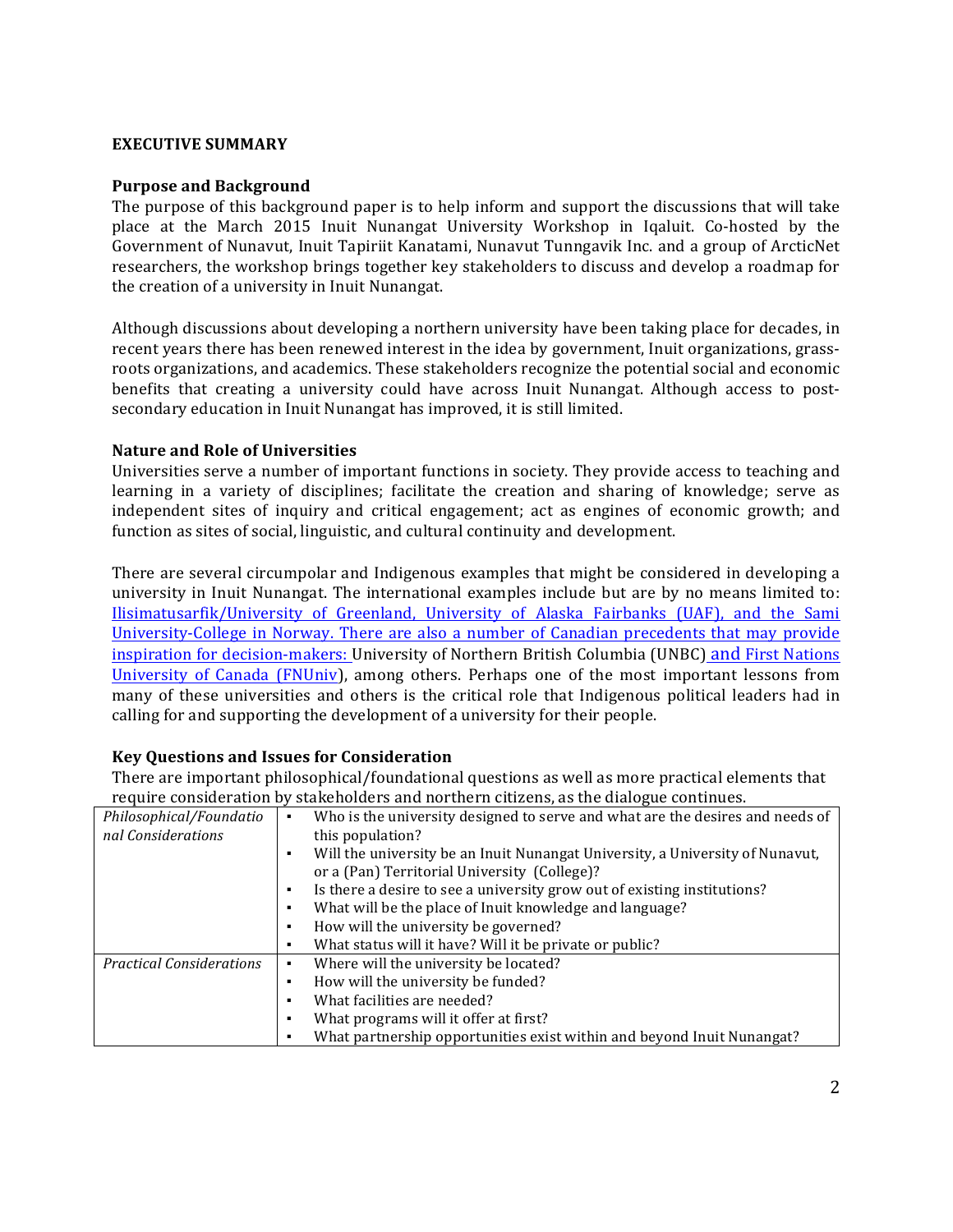#### **Summary!Table:**

|                                         | <b>Inuit Nunangat</b>                                                                                                                                                                         | <b>Nunavut</b>                                                                                                                                                                                  | <b>Nunavut University College</b>                                                                                                                                                                                                                                                                           |
|-----------------------------------------|-----------------------------------------------------------------------------------------------------------------------------------------------------------------------------------------------|-------------------------------------------------------------------------------------------------------------------------------------------------------------------------------------------------|-------------------------------------------------------------------------------------------------------------------------------------------------------------------------------------------------------------------------------------------------------------------------------------------------------------|
| <b>Funding</b>                          | Private and public funding<br>$\bullet$<br>from all Inuit Nunangat and<br>beyond                                                                                                              | Private and public funding<br>$\bullet$<br>from Nunavut and Canada                                                                                                                              | $\bullet$<br>Public funding from the<br>Nunavut Government                                                                                                                                                                                                                                                  |
| <b>Administration and</b><br>governance | New structure of governance<br>$\bullet$                                                                                                                                                      | New structure of governance<br>$\bullet$                                                                                                                                                        | Existing but based on college<br>$\bullet$<br>needs and experience                                                                                                                                                                                                                                          |
| Independence                            | Independent of the<br>$\bullet$<br>governments.<br>University can serve as<br>$\bullet$<br>critical spaces.                                                                                   | Independent of the<br>$\bullet$<br>Government of Nunavut.<br>University can serve as<br>$\bullet$<br>critical spaces.                                                                           | Little independence from the<br>$\bullet$<br>political realm                                                                                                                                                                                                                                                |
| Jurisdiction                            | $\bullet$<br>Needs an enabling legislation<br>and recognition from<br>different jurisdictions                                                                                                 | Needs a Nunavut enabling<br>$\bullet$<br>legislation                                                                                                                                            | Needs only an amendment<br>$\bullet$                                                                                                                                                                                                                                                                        |
| <b>Inuit Knowledge and</b><br>Language  | $\bullet$<br>Possibility to place Inuit<br>knowledge and language at<br>core of institution.<br>Focus on Inuit knowledge,<br>$\bullet$<br>language and culture of<br>Importance to all Inuit. | Possibility to place Inuit<br>$\bullet$<br>knowledge and language at<br>core of institution.<br>Focus on Inuit knowledge,<br>$\bullet$<br>language and culture specific<br>to Inuit in Nunavut. | Possible but changes to<br>$\bullet$<br>mission of college may be<br>required.<br>Inuit knowledge, language<br>$\bullet$<br>and culture fits into the<br>existing college framework,<br>including the Inuit Language<br>and Culture Centre of<br>Excellence which is a very<br>new initiative at this time. |
| <b>Students</b>                         | Inuit Nunangat and beyond<br>$\bullet$                                                                                                                                                        | <b>Mostly Nunavummiut</b><br>$\bullet$                                                                                                                                                          | Only Nunavummiut<br>$\bullet$                                                                                                                                                                                                                                                                               |
| <b>Location</b><br>& Visibility         | $\bullet$<br>Could have campuses in all<br>territories and provinces in<br><b>Inuit Nunangat</b><br>Higher visibility<br>$\bullet$                                                            | Could be highly decentralised<br>$\bullet$<br>within Nunavut                                                                                                                                    | Highly decentralised within<br>$\bullet$<br><b>Nunavut</b>                                                                                                                                                                                                                                                  |

#### **Next!Steps**

In December 2014, Minister Quassa suggested that a working group be established to look into creating a university. The March 2015 workshop bringing together a wide range of stakeholders to discussion the vision for a university, and to begin thinking about how to implement that vision represents a first step towards creating such a group.

If it is decided that an independent university will be created in Inuit Nunangat, an independent commission, with dedicated staff and funding could be mandated to design an Inuit Nunangat University, in collaboration with a multi-stakeholder committee made up of representatives from the four regions, government, and industry-funders.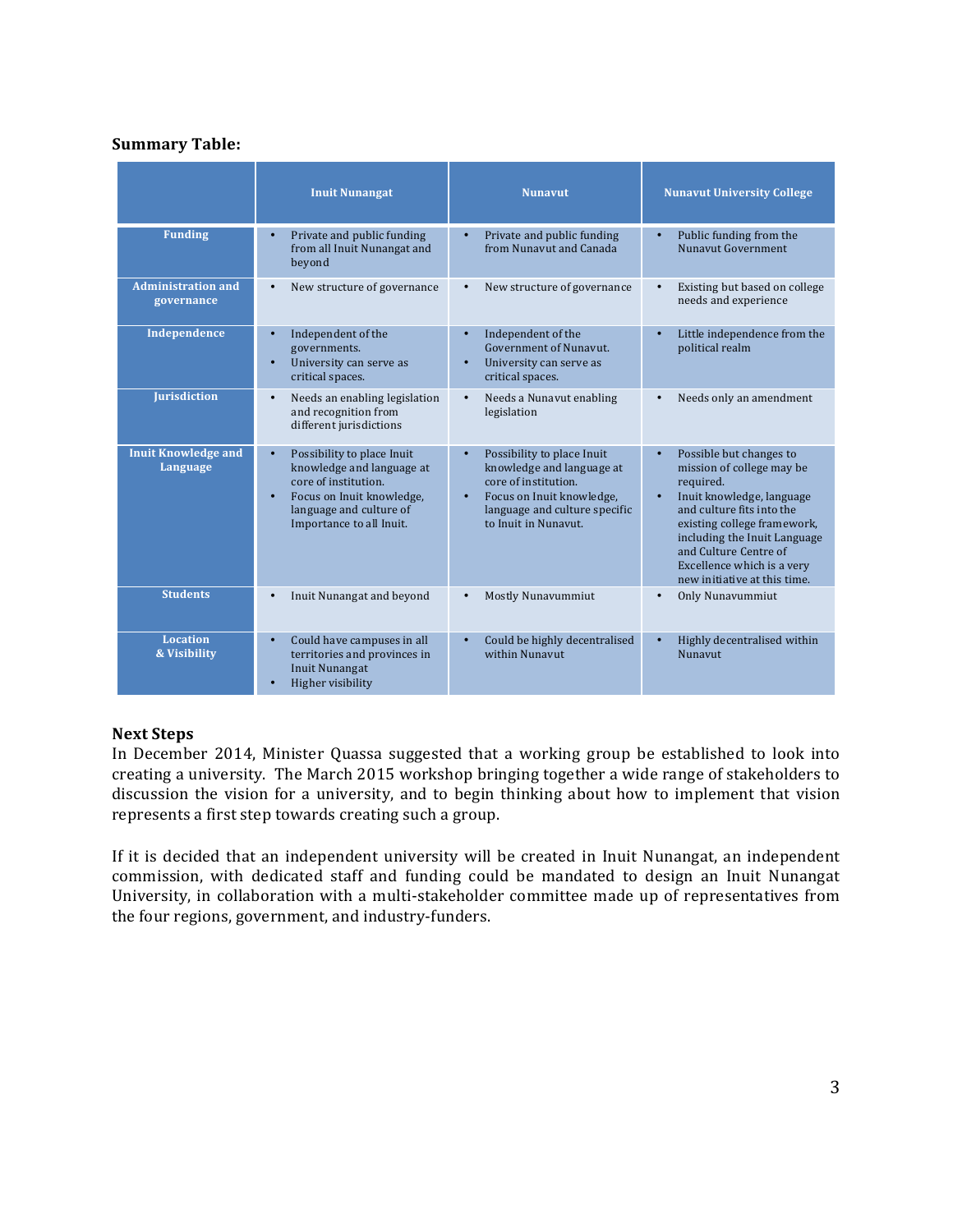#### **NORTHERN UNIVERSITY FUTURES: WORKING TOGETHER TO CREATE A UNIVERSITY IN INUIT NUNANGAT**

#### **I.** Introduction

The purpose of this background paper is to help inform and support the discussions that will take place at the Inuit Nunangat University Workshop in Iqaluit on March 18-19, 2015. This two-day workshop, co-hosted by the Government of Nunavut, Nunavut Tunngavik Inc. and a group of ArcticNet researchers, brings together key stakeholders to discuss and develop a roadmap for the creation of a university in Inuit Nunangat. The meeting will include representatives from the four Inuit regions, a facilitator, members of the organizing committee, and other stakeholders.

The discussion paper will:

- Provide an overview of the recent discussions regarding a university in the Canadian arctic;
- · Highlight the roles that universities play in society, drawing on circumpolar and Indigenous examples;
- **•** Identify key issues and questions facing decision-makers; and
- Make some suggestions for ways to move forward with the process of developing a university.!

#### **II. Background/Context**

We often hear that Canada is the only circumpolar nation without a university in the Arctic. Although discussions about developing a northern university have been taking place for decades, in recent years there has been renewed interest in the idea. For example, in 2010 the Walter and Duncan Gordon Foundation published a document outlining the different visions for a northern university in Canada based on interviews with dozens of stakeholders, and a roundtable held in the NWT (WDGF 2010). In 2011, the National Committee on Inuit Education (NCIE) published *First Canadians, Canadians First: National Strategy on Inuit Education 2011*, which recommends that a university be established in Inuit Nunangat to "build research capacity, expand post-secondary opportunities relevant to northerners, foster a more robust civil society...and act as an economic and cultural engine." (NCIE 2011: 87) That same year, the three territorial governments signed a memorandum of understanding regarding university development. This non-binding but politically important agreement states that the three northern governments will commit, "to working collaboratively and cooperatively to explore options for Northern university development" (MOU 2011) through the establishment of a tri-territorial committee.<sup>1</sup>

In April 2014, Agnico Eagle announced it would commit \$5 million dollars in support of a university in Nunavut. This past December at the Arctic Change conference in Ottawa, Mary Simon, former Chair of the National Committee on Inuit Education, called an Arctic university the "next chapter" in education for Inuit Nunangat. At that same session, Nunavut Education Minister Paul Quassa declared that the Government of Nunavut was prepared to move forward in developing a university

!!!!!!!!!!!!!!!!!!!!!!!!!!!!!!!!!!!!!!!!!!!!!!!!!!!!!!!

 $<sup>1</sup>$  This committee has not yet been established.</sup>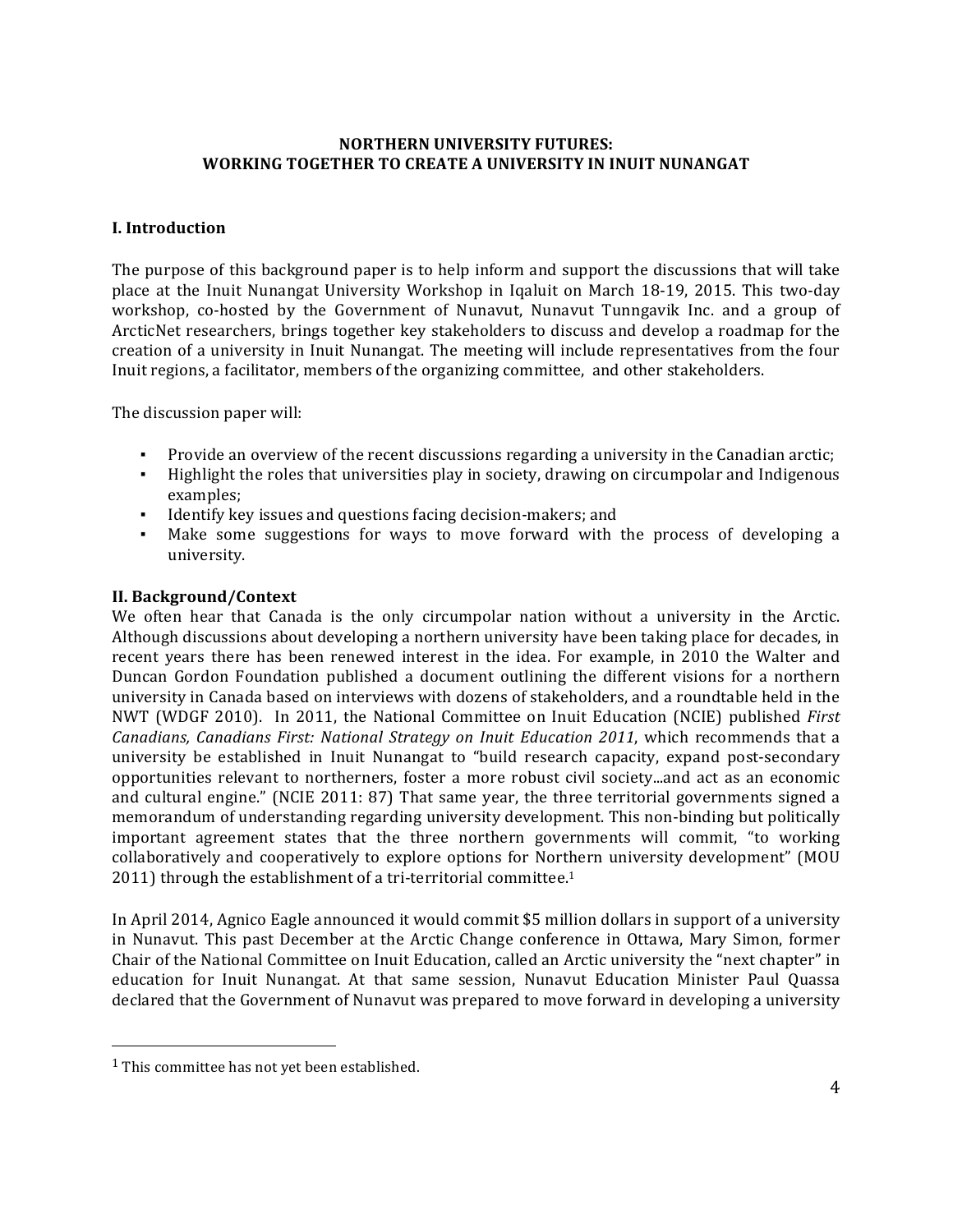in the territory. In his remarks Minister Quassa suggested that "a committee or some other structure" be established to look into the ways and means of establishing a university.

In light of these developments, the Government of Nunavut, Nunavut Tunngavik Inc., and a group of university researchers came together to plan and co-host a workshop to facilitate further discussion among key stakeholders about creating an Inuit Nunangat university.

Although it is clear that there is great interest in moving forward with creating a university in the Arctic, there are different, sometimes competing, visions for how such an institution might look. Currently, there are three main visions for a University in Northern Canada:

- 1. An Inuit Nunangat University
- 2. A University of Nunavut

!!!!!!!!!!!!!!!!!!!!!!!!!!!!!!!!!!!!!!!!!!!!!!!!!!!!!!!

3. A Territorial or Pan-Territorial University College

The first two: an Inuit Nunangat university, and a University of Nunavut, would most likely result in the development of a new, independent institution, while the third could see a university grow out of the existing college systems in Nunavut or across the three territories. A fourth option might be to develop a pan-territorial university in parallel to the existing college system.<sup>2</sup>

Given that Yukon College has already indicated its plans to create a university in the Yukon, it seems a pan territorial institution has already fallen by the wayside. However, the development of institutions in each territory certainly should not preclude collaboration and credit transfer agreements**.!**

At the root of any decisions about which option(s) to pursue are the questions:

- $\bullet$  What values, purposes, and goals a university might aspire to?
- What place Inuit knowledge, language, culture and values will have in the university?

The creation of a university in Inuit Nunangat offers an opportunity to think about how to design and operate bilingual and bicultural institutions in the  $21<sup>st</sup>$  century. It offers an opportunity to move beyond the so-called "cultural inclusion model", in which Inuit knowledge and language is incorporated into the dominant Euro-centric framework, and to move toward situating Inuit knowledge and language within the very foundations of the institution. Creating a university that "embeds and validates Inuit knowledge and values, and reflects the political, economic and social realities of Inuit Nunangat" (NCIE 2011: 87) is no small task. Recognizing the challenges inherent in creating something new, President of University of the Arctic, Lars Kullerud encouraged Inuit Nunangat decision-makers and university planners to first "know what you're **not** going to be."

The next three sections include: an overview of the existing postsecondary programs in Inuit

<sup>&</sup>lt;sup>2</sup> In Canadian history, universities have been established in three basic ways: 1. By a religious institution; 2. By a provincial government for the purposes of province-building, alongside the college system (i.e. Université du Québec, University of Saskatchewan; University of Northern British Columbia); 3. By a provincial government mandating a community college to become a university (i.e. Mount Royal in Calgary; Grant McEwan in Edmonton).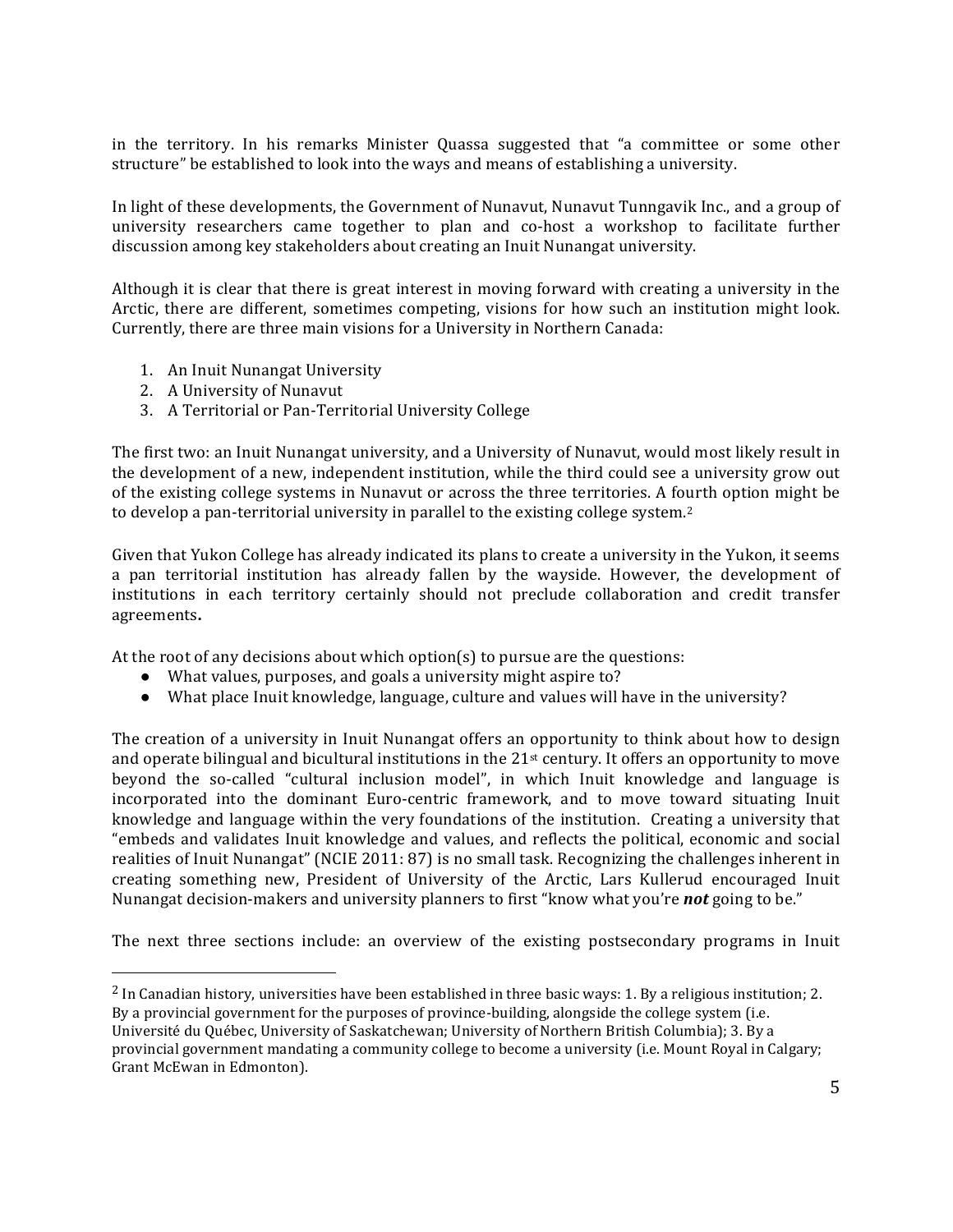Nunangat, a discussion of the nature and role of universities;, and examples of circumpolar and Indigenous universities that might serve as sources of inspiration. These are followed by a section outlining both philosophical and concrete questions for consideration and discussion by participants at the workshop. The discussion paper concludes with suggestions for next steps, and three key questions for consideration at the March 2015 workshop.

#### **III. Existing Programs**

Access to post-secondary education (PSE) varies across Inuit Nunangat. In Nunavut and the Northwest Territories, PSE is offered through Nunavut Arctic College and Aurora College, respectively. Each college has a network of regional campuses and community learning centres. The colleges offer a wide range of programming, including some undergraduate programs, through formal transfer agreements with southern degree-granting institutions.<sup>3</sup> In Nunatsiavut, students have access to post-secondary education through the College of the North Atlantic and the Labrador Institute (Memorial University). Currently, there are no college campuses in Nunavik – students must travel to CEGEP colleges and universities in the southern part of Quebec to access postsecondary education.

In addition to these more conventional programs and institutions, a number of innovative programs were developed specifically for Inuit/Nunavut students: Nunavut Sivuniksavut, the Akitsiraq Law School (University of Victoria), the Nunavut Master's in Education (University of PEI), and the Nunavut Public Service Certificate program (Carleton University). Students also have access to the Piqqusilirivvik cultural school, based in Clyde River. Piqqusilirivvik was originally created as an independent institution but it has recently joined with the Nunavut Arctic College. In addition, Pirurvik offers Inuktitut language and Inuit knowledge and cultural programs in Nunavut. In Nunatsiavut, there is a teacher education program, as well as a social work program as well.

The University of the Arctic (UArctic) is a unique example of collaborative circumpolar efforts to overcome distance in the provision of post-secondary education online. (Poelzer 2007; Johnson 1999). UArctic is a cooperative network of universities, colleges, research institutes and other organizations concerned with education and research in and about the circumpolar regions. UArctic builds and strengthens collective resources and collaborative infrastructure that enables member institutions to better serve their constituents and their regions. Through cooperation in education, research and outreach this "university without walls" strives to enhance human capacity in the North, promote viable communities and sustainable economies, and forge global partnerships. (http://www.uarctic.org). In 2011, the federal government cut Canadian funding to UArctic, forcing the university to scale down its Canadians operations. (CBC 2011)

#### **IV. The Nature and Role of Universities**

!!!!!!!!!!!!!!!!!!!!!!!!!!!!!!!!!!!!!!!!!!!!!!!!!!!!!!!

 $3$  Including agreements with the University of New Brunswick, University of Regina, Dalhousie University, Athabasca University, University of Lethbridge, McGill University, and the University of Manitoba. As well, there are a number of program transfer agreements between postsecondary institutions in Alberta, the Northwest Territories, and Nunavut.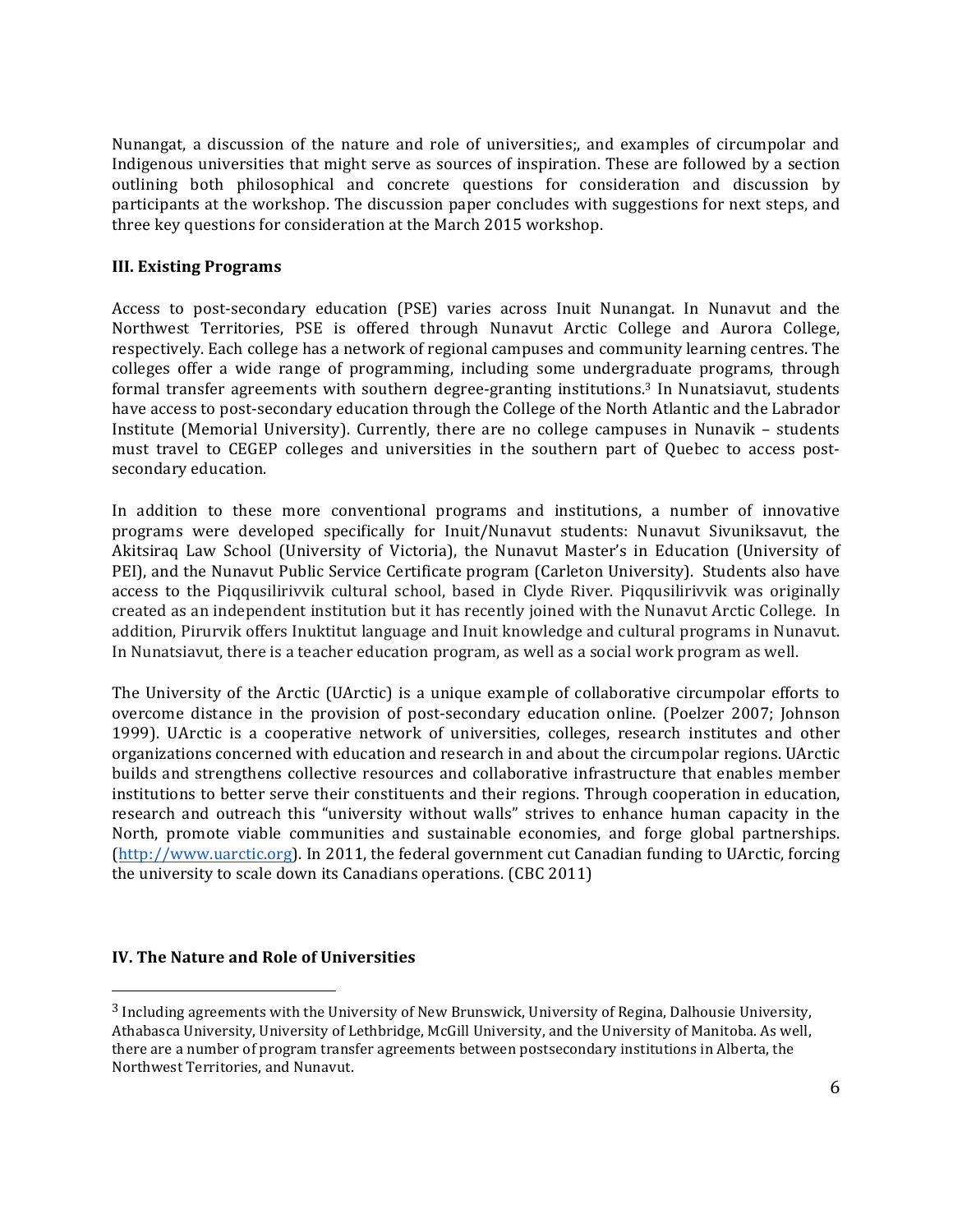A survey of Canadian university mission statements reveals that the words 'community,' 'knowledge,' 'teaching,' 'learning,' 'research,' and 'society' continue to guide university philosophies and objectives. Nevertheless, at universities in Canada the commercialization of university education and research is a growing concern. A reproduction of the southern university model may not be appropriate or desirable in Inuit Nunangat, particularly in Nunavut where Inuit constitute the majority population, but it may be useful to observe and analyze the contemporary direction of PSE in Canada to decide what elements to include and which ones to exclude. For example, southern universities have developed a variety of innovative student support programs to assist with health and wellbeing, enrollment, academic needs, and retention. Yet, southern universities also face issues of governance, internationalization, and funding, representing an opportunity for Northerners, for Inuit, to innovate and re-imagine what the University can do to meet their specific purposes and needs. (Pennock et. al. 2012).

As stated previously, universities serve a number of important functions in society. They provide access to teaching and learning in a variety of disciplines; facilitate the creation and sharing of knowledge; serve as independent sites of inquiry and critical engagement; act as engines of economic growth; and function as sites of social, linguistic, and cultural continuity and development.

"Each Indigenous society needs to build its own scientific capacity, educate its experts and evolve on level with the majority society." ~ Sami University College

1. Access to teaching and learning in a variety of disciplines

It is well documented that access to higher education in the North is limited. The National Committee on Inuit Education, the Illiturvik University Society, and others see an Inuit Nunangatbased university as an opportunity to improve access to postsecondary education built on Inuit knowledge, language, and social values that reflects the political, social and economic priorities of the regions. (NCIE 2011; Illiturkvik 2014)

Recent research into the post-secondary education experiences of Inuit students suggests that a large proportion of Inuit students would prefer to attend university in the North, if it were an option (Rodon, Lévesque & Kennedy Dalseg, forthcoming). A survey conducted amongst 362 Nunavut Inuit with post-secondary education shows that 89% would like to go back to school (Rodon and Lévesque, 2014). There is some evidence to suggest that building universities in geographically remote regions enhances access to postsecondary education for local populations. For example, in the case of the University of Northern British Columbia, regional participation rates doubled in the first year of operation as a result of having a university close by (Weller 1998).

2. Communities of learners and teachers

Unlike institutions dedicated to vocational or technical training, which tend to be aligned directly with labour market demands, the university has its origins in retrieving (sometimes problematically in terms of southern access to Inuit knowledge), creating, critiquing, and disseminating knowledge. As communities of learners and teachers, universities act as gathering places for people with diverse ideas and perspectives. James Arvaluk envisioned such an institution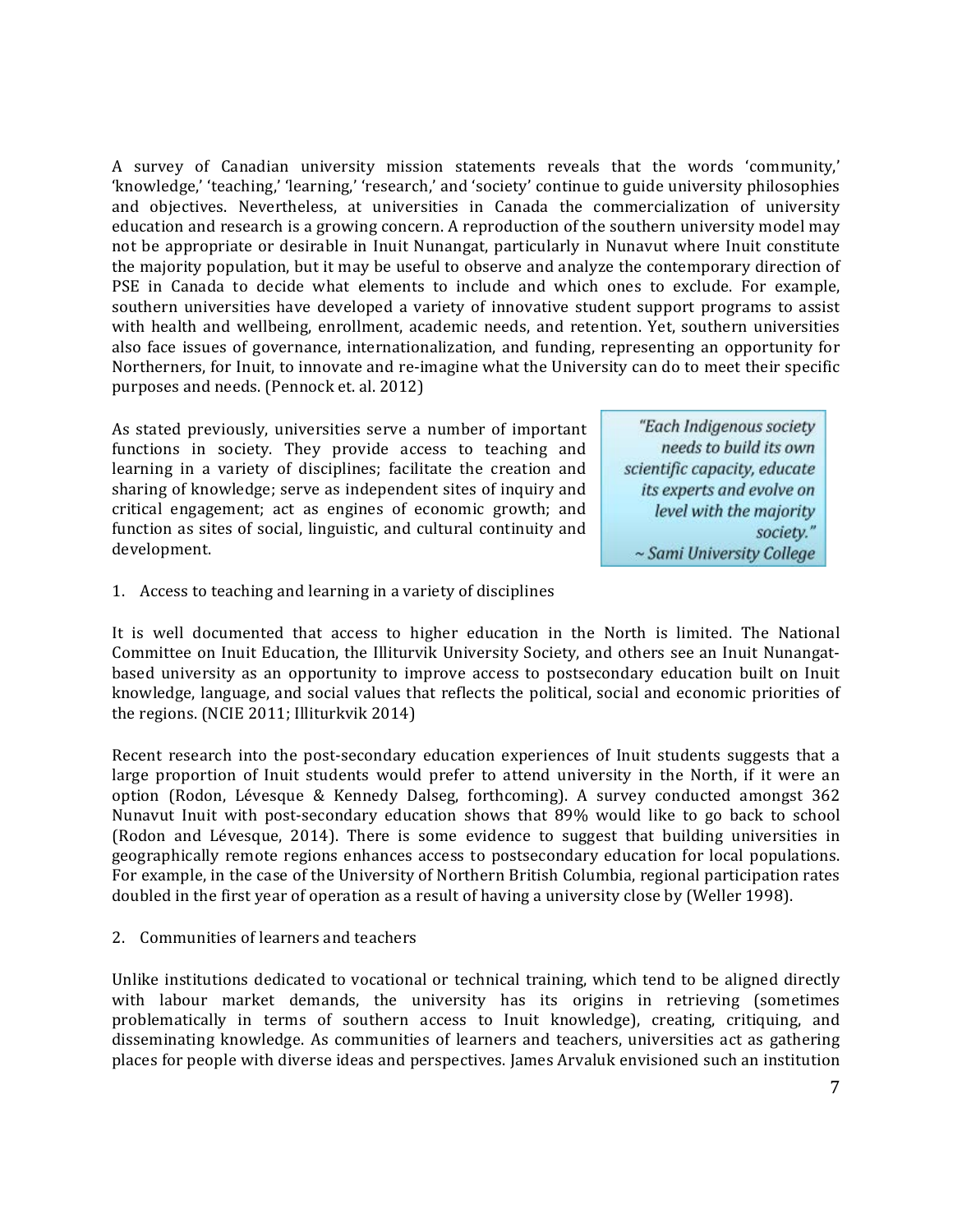for Nunavut in the 1970s, for example – an institution that would be separate from the college, and would preserve and engage Inuit knowledge for the purposes of interacting, sharing, and learning.  $(Arvaluk 2007)$ 

A university could also serve as a place for knowledge exchange and knowledge translation between communities and researchers (both Inuit and non-Inuit), and for needed developments in northern research methods. (NCIE 2013; Cameron and Mearns 2014; McGrath 2013; H. McGregor forthcoming; Gladstone and Kennedy Dalseg 2015)

One of the effects of having the University in Nunavut would be to create a policy discussion forum. The University would create a space where data could be collected and analyzed and issues could be studied and discussed. Independent data and research done by the University would contribute greatly socially and politically in Nunavut.

~Illiturvik University Society

3. Independent centres of inquiry and critical engagement

As independent centres of inquiry, universities can serve as critical spaces, helping to foster a more "robust civil society." Without independence – from government (public and/or Indigenous) and from industry – universities, especially in the early stages of development, cannot fulfill their purpose. Combined with education and research that validates Inuit knowledge, languages, and social values, and reflects northern priorities; critical engagement with civil society that originates from the North, for the North, and is led by the people of the North could be a powerful feature of a northern university.

Yet, a university is not only a place to look inward. Universities are also sites of engagement with national and global communities. With increased global interest in the North due to climate change and resource extraction, we would ask:

What might an Inuit University look like if it has a mandate to engage, not only with Inuit identities and northern realities, but also with multiple systems of knowledge on a national and global scale?

Universities provide the space for reflection, debate, deliberation, investigation and analysis, by housing such activities and by educating citizens whose capacities for these activities are highly developed. In this way a northern university can support the growth of healthy northern democracies that can take their place in Canada and in the circumpolar world. (Abele 2015)

4. Engines of economic growth and development

Universities can also be linked directly to the development of regional and national economies (Weller 1998; Weller and Nord 2002). Two examples of provincial Northern universities having a significant impact on regional economies are the University of Northern British Columbia (UNBC) in Prince George, BC and Lakehead University in Thunder Bay, Ontario. In Alaska and the Nordic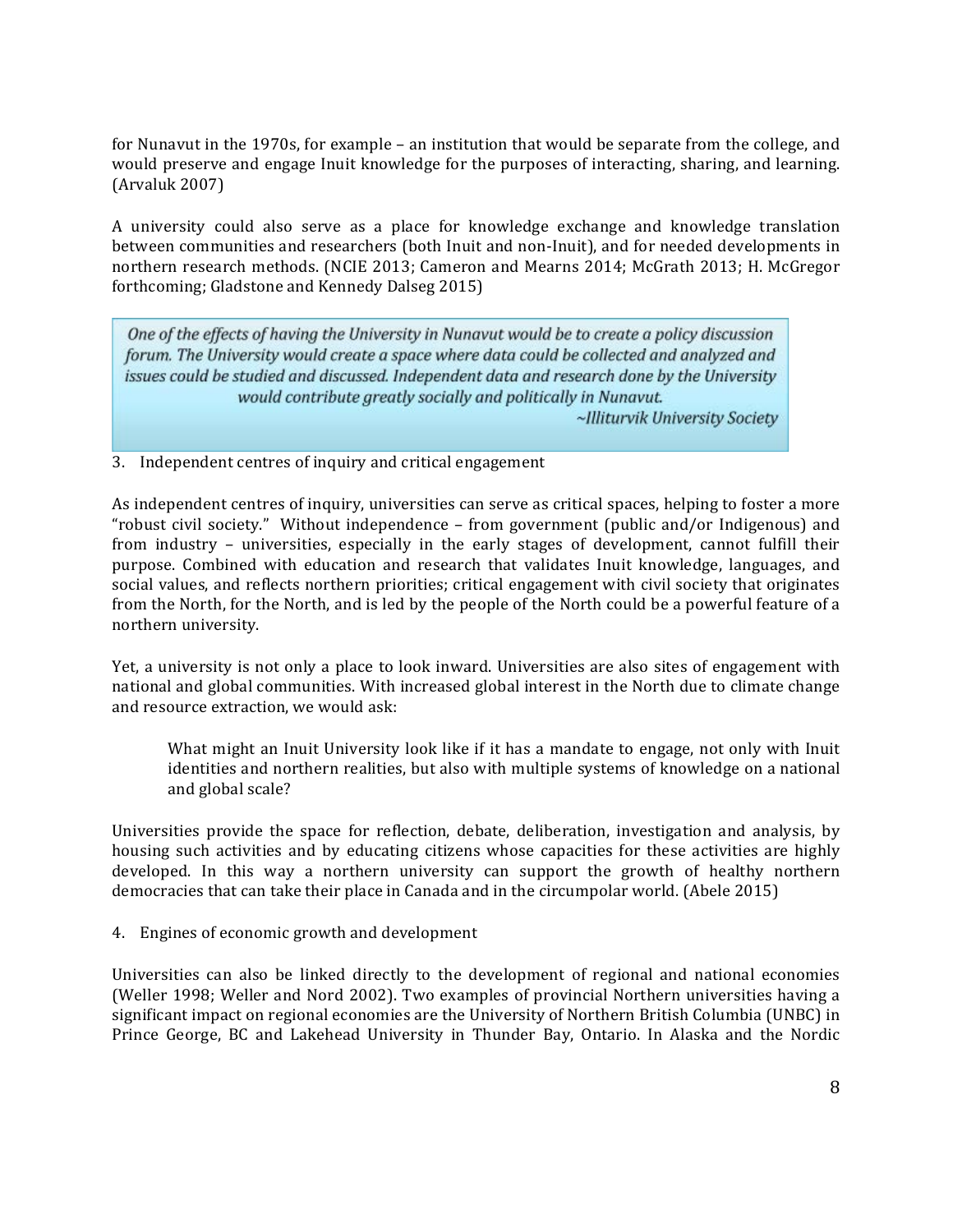countries, too, universities have proved to be important drivers of economic development for the region.

a. Employment

Universities offer a range of jobs from cleaning and maintenance staff and cafeteria employees, to administrative staff and faculty. These employment opportunities also represent business opportunities for Inuit Nunangat-based businesses, such as catering, cleaning and maintenance, and construction, among others. There is a role here for the existing colleges in helping prepare Inuit Nunangat residents to participate in all aspects of building and operating a university from construction and maintenance to accounting and administration.

b. Research and Development

Research units, faculty and graduate students are often engaged in projects with direct impacts on regional social and economic development. Through partnerships with other circumpolar universities, colleges, and research institutes, solutions to a wide range of challenges (for example: architecture and construction; telecommunications and transportation infrastructure) could be 'made in the North.' Ultimately, these solutions could be marketed to other circumpolar and northern regions, making Canada a leader in Arctic technological or architectural innovation, for example. A university would need to develop programs at both an undergraduate and graduate level in order to address research and development needs and prepare Inuit to take on roles as university faculty, scholars, and researchers

c. Innovation and Entrepreneurship

The creation of a university also presents opportunities for innovation and fosters local entrepreneurship (both social and economic). In the future, it is possible to imagine a Northern Master in Business Administration program, for example, that could inspire and facilitate multi-sector collaboration within and outside Inuit Nunangat.

d. Reducing "Brain Drain"

One of the possible outcomes of a university is a reduction in the phenomenon known as "brain drain", in which highly skilled individuals leave a region because they cannot find opportunities matched to their professional aspirations. In the longer-term, a university that not only provides employment but also stimulates innovation through research and development could provide the professional environment desired by these individuals and their families.

In southern Canada, increasingly, there is a tendency to view universities as a central pillar of developing the labour market and commercial enterprise, ignoring the other important functions they serve. This tendency is one that should be debated and analyzed in any discussion of a Northern university.

5. Sites for Social, Linguistic, and Cultural Continuity and Development

Universities are recognized as important sites of social and cultural continuity and development. In some cases, universities can trace their origins to cultural and linguistic institutes. For example, the University of Greenland started as the Inuit Institute, and one of the founding organizations of the Sami University was the Nordic Sami Institute.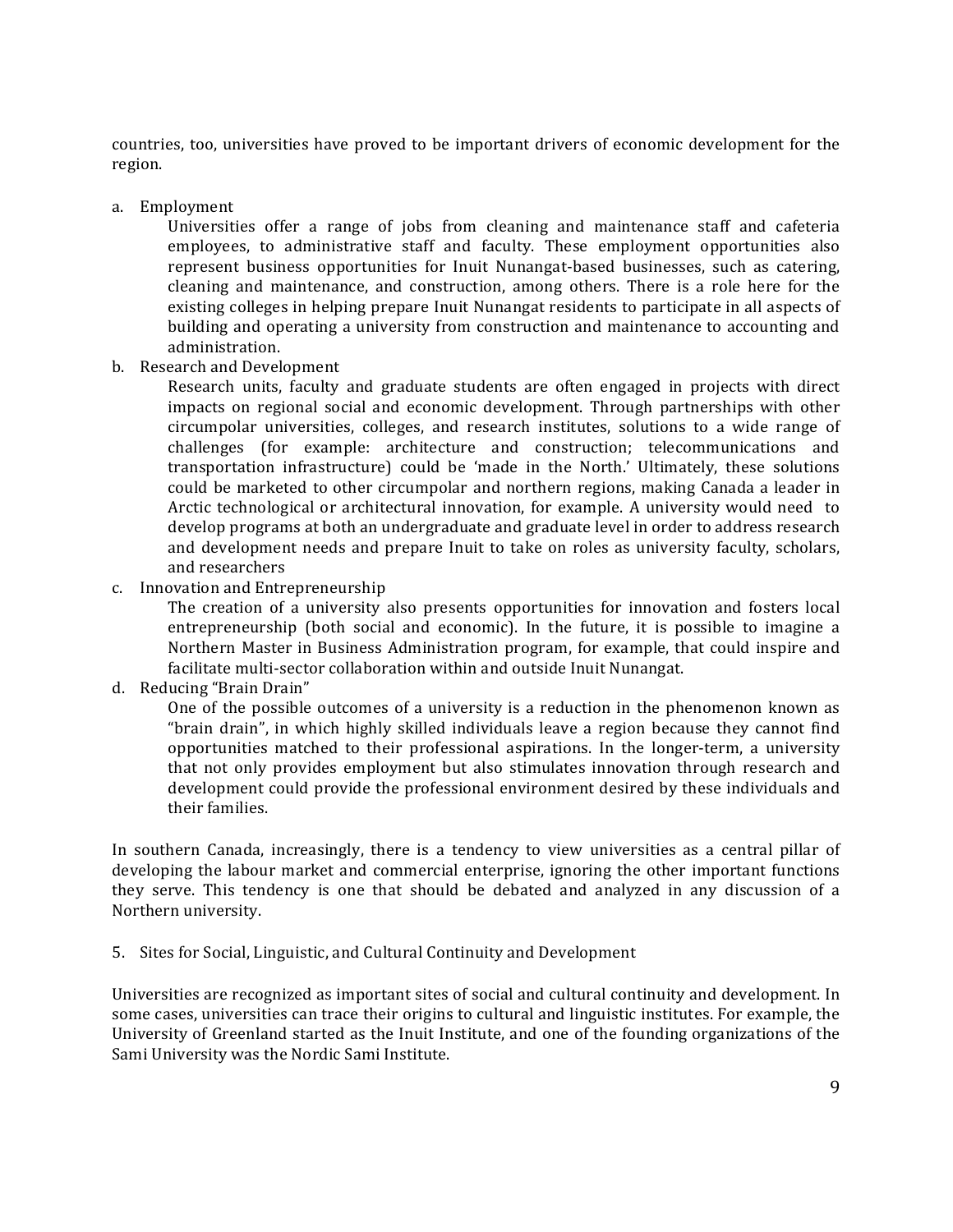A university serving Inuit Nunangat needs to consider how it might maintain, strengthen, develop and create Inuit socio-cultural and historical knowledge and languages. A university might be committed to archiving as well as developing future legacies related to a variety of Inuit knowledge fields, including those previously mentioned but extending through the natural and social sciences and into the professions. In particular, the role of Inuit Elders in the university requires dialogue.

All over the world, universities are focal points for local, regional, and national cultural and artistic life. Universities engage communities with research on an as-it-happens basis through the hosting of cultural and public affairs events including lectures and speaking engagements, performances and concerts, and art shows (Kakfwi & Simon 2015). They are also a natural home for key civic institutions like public archives and libraries.

#### **V. Models of Universities in Circumpolar and Indigenous Contexts**

There are several circumpolar and Indigenous examples that might be considered in developing a university in Inuit Nunangat. These include but by no means are limited to:

- Ilisimatusarfik/University of Greenland
- University of Alaska Fairbanks (UAF)
- Sami University College
- University of British Columbia (UNBC)
- First Nations University of Canada (FNUniv)

Brief descriptions of the origins and current status of these universities appear in Appendix A. These universities were selected because they represent models or approaches that may serve as inspiration. As discussions about an Inuit Nunangat university progress, it will be worthwhile to meet with representatives from these institutions and others to learn more about their experiences.

Although there is much to be learned from each case, there are a number of lessons from the experiences of the five universities listed above that may be particularly useful for the purposes of the workshop:

- 1. Indigenous political leaders actively led demands for the creation of a university that would serve the needs of their peoples for accessible, bilingual/bicultural post-secondary education;
- 2. Northern/regional universities have proved to be central to economic development.
- 3. Sustained and substantial public funding was instrumental in maintaining viable universities appropriate to northern or regional conditions;
- 4. The creation of a university does not necessitate a trade-off between adult literacy and vocational education. It is possible, and indeed preferable, to have both.
- 5. Bilingual and bicultural post-secondary education requires more than curriculum reform it requires a comprehensive reconsideration of how a university might be organized. (For further discussion of these observations see: Abele and Graham 2010; Dunnegan 2006; Poelzer 2009; Weller and Nord 2002)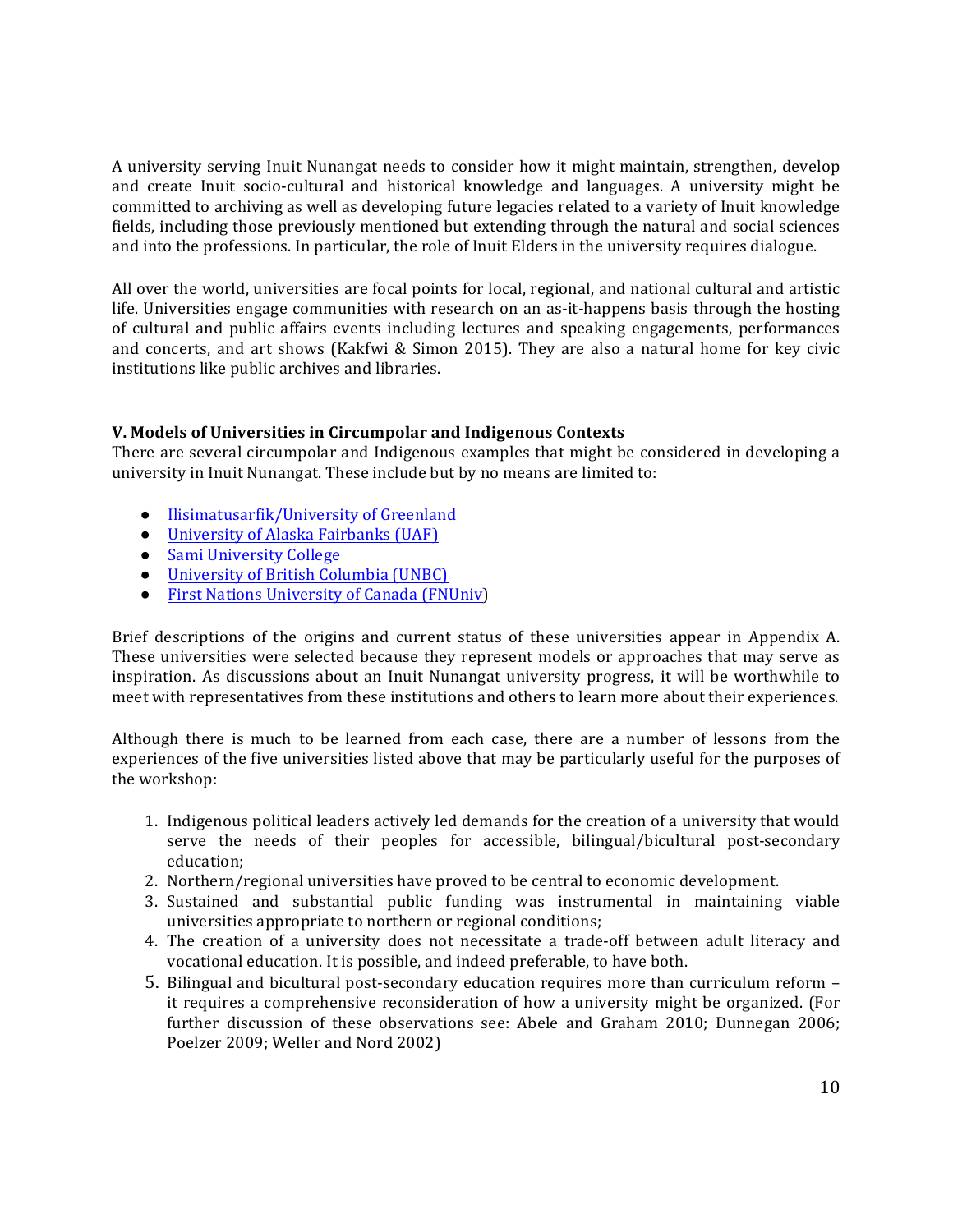#### **VI. Issues and Questions for Consideration**

There are important philosophical/foundational questions that require consideration by stakeholders and northern citizens. There are also more general questions that also must be asked as the dialogue continues. Based on the experiences of other universities, and from the discussions that have taken place already in Canada about a northern university, we provide here some of the key questions and general issues that might be engaged with in an effort to move forward with developing a university in Inuit Nunangat.

The key issues can be divided into two main categories:

- Philosophical elements such as the nature, scope and guiding principles of the university and;
- Practical elements, such as legislation, academic programming, funding, infrastructure and facilities requirements, and partnerships both within and beyond Inuit Nunangat.

#### 1. Philosophical Foundations of an Inuit Nunangat University

The philosophical foundations of an Inuit Nunangat University deserve close consideration. It will be important to ground the university in a strong vision and mission. However, flexibility and a willingness to develop structures for change over time will also be important.

#### *What will the nature and scope of the University be?*

One of the first decisions to make will be about the nature of the university:

- Who is the university designed to serve and what are the desires and needs of this population?
- $\bullet$  Is there a desire to have the university teach Inuit knowledge, languages and culture?

In terms of the institutional structure and scope of the university:

- Will the university be an Inuit Nunangat University, a University of Nunavut, or a (Pan) Territorial University College?
- Is there a desire to see a university grow out of existing institutions? If so, how might this be done?

The universities mentioned in Section V and described in Appendix A fall along a spectrum. On one end of the spectrum are what we might call the Indigenous universities (i.e. Sami University College and First Nations University of Canada) and on the other the regional or geographically-oriented universities (i.e. UNBC or UAF). The University of Greenland falls somewhere in the middle.

One aspect that differentiates these models is the place of Indigenous knowledge, culture and language in the philosophical foundations of the university – that is, in the institutions' guiding principles, structure, and pedagogical practices. Universities tend to reflect the dominant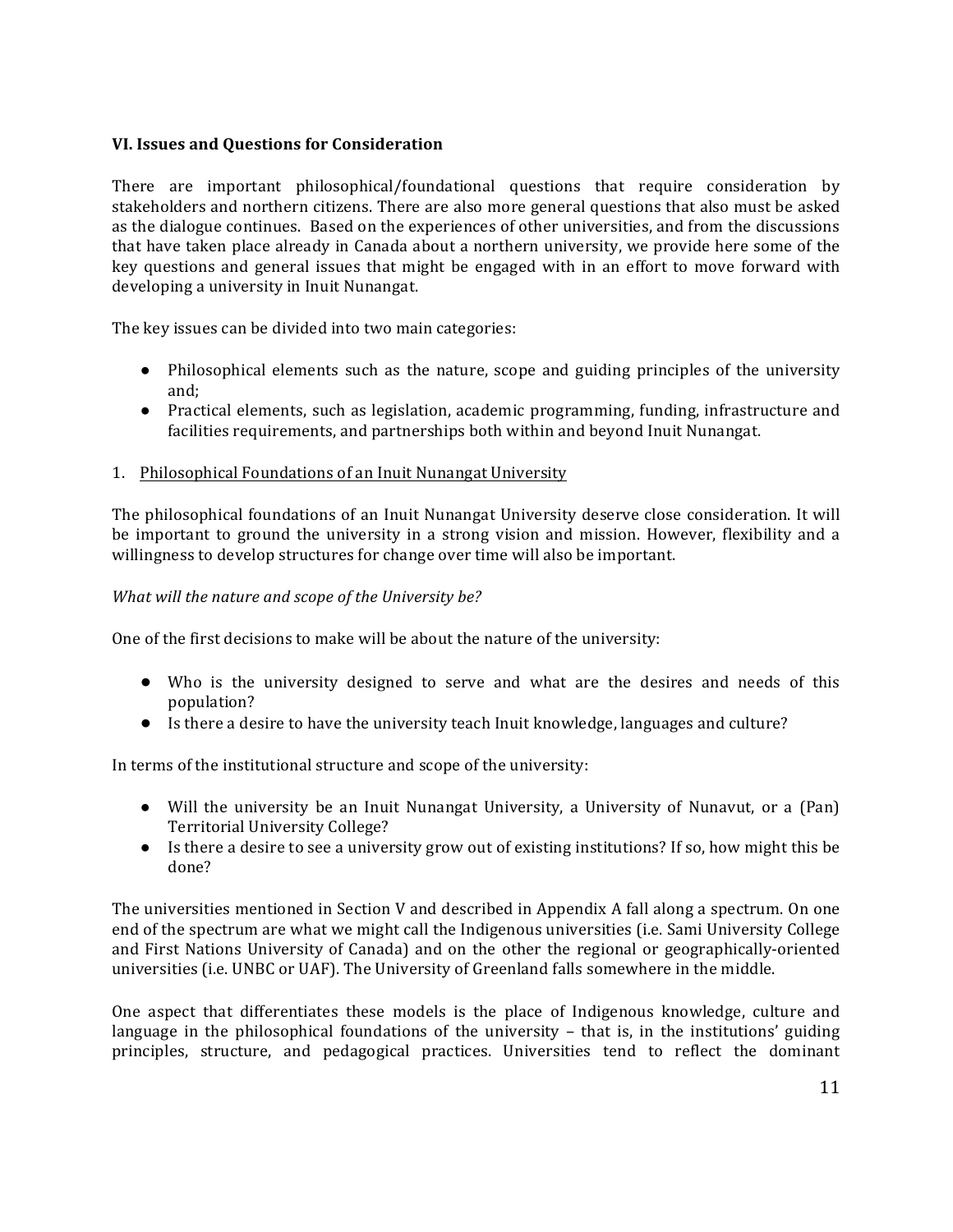demographic, cultural, and socio-economic characteristics of their geographic locations (for example, in Quebec the universities are open to anyone but because of the French majority they tend to incorporate francophone culture and values). It makes sense that a university in Inuit Nunangat would, therefore, tend to reflect Inuit culture, language and values. However, given the European origins of universities and the historical (and ongoing) experiences of Indigenous peoples with colonial institutional intervention, including by universities and researchers, it cannot be assumed that Inuit knowledge and language will have a prominent place in the university simply because the population is predominantly Inuit. Careful and purposeful positioning of Inuit knowledge, language, culture and values will be important. With this in mind:

- $\bullet$  What will be the place of Inuktut<sup>4?</sup>
- How will language impact enrolment and hiring?
- What can be done to foster Inuit training at a PhD level in order to fill research and teaching positions?
- Thinking to both the short term and long term, how can the language and employment goals of the university be best planned for and managed?

There are both Canadian and international experiences to draw on. One of the guiding principles of the Sami University, FNUNiv of Canada and the University of Greenland is to be inclusive of all learners, Indigenous and non-Indigenous. The University of Greenland faced challenges with language. Changing the scope of their curriculum between 1981 and 1989 led to an increase in the number of non-Greenlandic speaking professors, for example.

#### *University Status (Private or Public)*

In Canada, most universities are publicly created institutions that derive an increasing amount of their funding from private sources such as donations and tuition fees. Québec has created fully publicly funded universities through the Université du Québec network. This network has been created to improve access to postsecondary education, both by the democratisation of education and also by the creation of regional universities (UQ Rimouski, UQ Abitibit-Témicamingue, UQ Chicoutimi). In both Québec and the rest of Canada, universities are insulated from direct government influence, although, in the Québec system, the government appoints the board of governors. In short, the main difference between the two is that outside of Québec both public and private dollars make up the funding while within Québec these universities receive only public funding.

#### *How will the University be governed?*

!!!!!!!!!!!!!!!!!!!!!!!!!!!!!!!!!!!!!!!!!!!!!!!!!!!!!!!

Good leadership and independence from government and the private sector are critical to the success of any university. A university in Inuit Nunangat will have many stakeholders, including public governments, land claims bodies, research units, industry players, faculty and staff, Elders, and students, and the people living within the geographical boundaries served by the university. Designing systems of internal and external governance for the university that are inclusive of these voices while also maintaining the integrity of the university's independence will be important. There are many examples from existing universities about how to do this.

 $4$  Here we are using the term "Inuktut" to refer to all Inuit languages.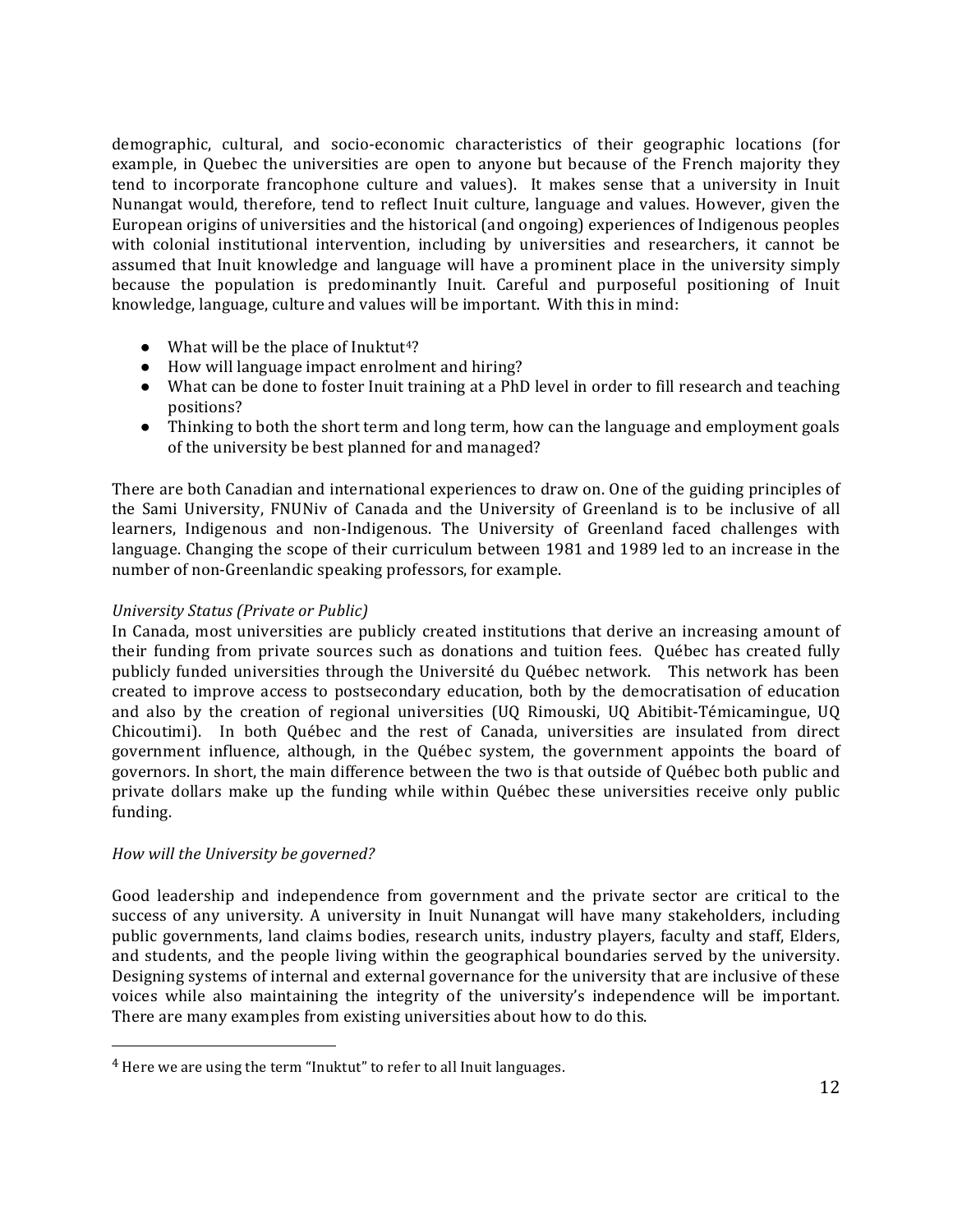A majority of southern Canadian universities have a Chancellor, President, various Vice-Presidents, a Board of Governors and a Senate. The Chancellor is a figurehead and carries symbolic power but can also be a person who brings significant knowledge and financial supports to the university. The President is typically chosen by the members of the Board of Governors. The composition of a Board of Governors varies depending on the province and/or governing legislation.<sup>5</sup> For example, in British Columbia, some members are elected from various constituencies (i.e.: students, faculty) while others are appointed by the Lieutenant Governor in Council. The board is usually a mixture of administrators, community members, faculty, students, and staff. Appointed or community members of the board tend to be drawn from the elites of business, industry, and philanthropy. At the First Nations University of Canada, the Board of Governors is appointed by a selection committee formed by the Federation of Saskatchewan Indian Nations Education and Training Commission, and it includes elders and students, although they are non-voting members.

The Senate, which deals with academic matters, program creation, and evaluation generally consists of faculty, staff, students, and university administrators such as the president and faculty deans. Primarily, university Senates and Boards of Governors are meant to serve as a check and balance for one another. The Board of Governors deals primarily with financial matters, while the Senate is tasked with academic governance. Despite these differences in purpose and mandate, overlap and cooperation, facilitated by the senior university administration (presidents, vice presidents, and others), is expected. A fundamental characteristic of universities is the independence of their academic governance bodies. Under current legislation, the northern colleges do not have independent academic governance.

While there is some flexibility in governance structures, the universities highlighted above can serve as models for how to organize a university in Inuit Nunangat.

#### *Enabling&Legislation and&Accreditation*

!!!!!!!!!!!!!!!!!!!!!!!!!!!!!!!!!!!!!!!!!!!!!!!!!!!!!!!

Like colleges, universities are created by an Act of provincial or territorial government. The Acts set out the mandate, guiding principles, and governance structure of the institution. It is possible to review the enabling legislation for all the universities listed in Section V, to see how they incorporated their respective visions and guiding principles into the mandate and governance structure into the different universities. By way of example, the First Nations University of Canada Act is appended to this document.

As mentioned above, institutional independence is an essential characteristic of universities. In order to achieve this, the enabling legislation must create an arms-length relationship between the university and government and identify mechanisms for protecting this relationship. Whereas, the presidents of the northern colleges have the rank of deputy minister and report directly to their respective ministers, a university president would not be directly accountable to any minister. In order to ensure independence, politicians do not have the power to appoint university presidents – they are chosen by the Board of Governors. Elsewhere in Canada, provinces have a variety of

 $<sup>5</sup>$  It is important to note that universities do have the ability to change elements of their governance</sup> structures without a change of legislation.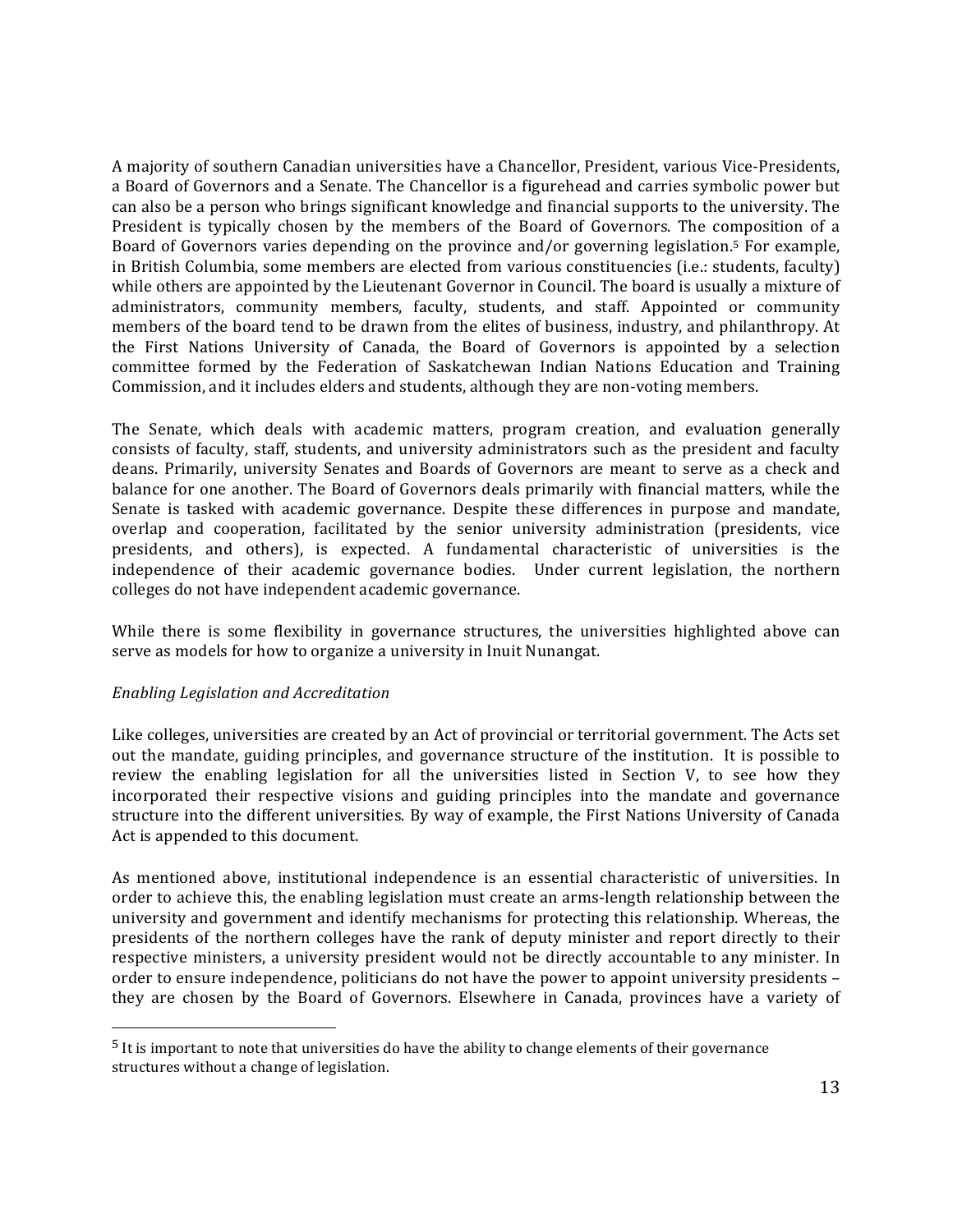institutions that protect the independence of the university system. It will be important to study these different mechanisms and institutions as plans for developing a university in Inuit Nunangat proceed.

Universities in Canada are accredited through provincial legislation and membership with the Association of Universities and Colleges of Canada.

#### 2. Practical Aspects of creating an Inuit Nunangat University

Alongside the philosophical elements of designing a university, are questions related to the more practical aspects of creating and running a university. Underlying these questions are the following considerations: what is required to get started? What must be done in the short-term? In the longer-term? And who should take the lead?

#### *Where will it be located?*

There are both political and practical considerations in choosing a location for a university. The experience of the northern colleges shows that a multi-campus system is feasible but comes with its own set of challenges. The University of Alaska comprises multiple campuses, each with particular academic and research focuses. UNBC also has a network of regional campuses, in addition to its main campus in Prince George, BC. The First Nations University of Canada has three campuses in the larger Saskatchewan cities and also offers courses directly to First Nations communities. The University of Greenland and the Sami University College, both of which are very small, have one main campus.

Advancements in interactive digital technology and distance-learning techniques will make it possible for students and teaching staff to access the university and one another remotely but recent research has shown that distance learning is best seen as a supplement to, rather than a replacement for on-site education. (UPEI 2015; Rodon, Levesque and Kennedy Dalseg, in press) In Northern Canada, current bandwidth restrictions limit the use of web-based learning.

#### *How will the university be funded?*

Most universities, and all those mentioned in Section V, are publicly funded. In Canada, universities are funded by provincial governments supplemented by federal grants, tuition fees, and fundraising. An Inuit Nunangat University would likely be funded by the federal government, Inuit organizations, foundations, and the private sector, particularly the non-renewable resource development sector.

[A university in the Arctic] is a forward thinking investment by Inuit leaders who are at the helm of revenue sharing from resource development and who are elected to promote the participation of Inuit in the growth and development of the Arctic. ~Mary Simon

Federal and provincial/territorial northern development

strategies identify non-renewable resource development as the primary driver of economic development in the North. The profits and royalties from these extractive activities can be used to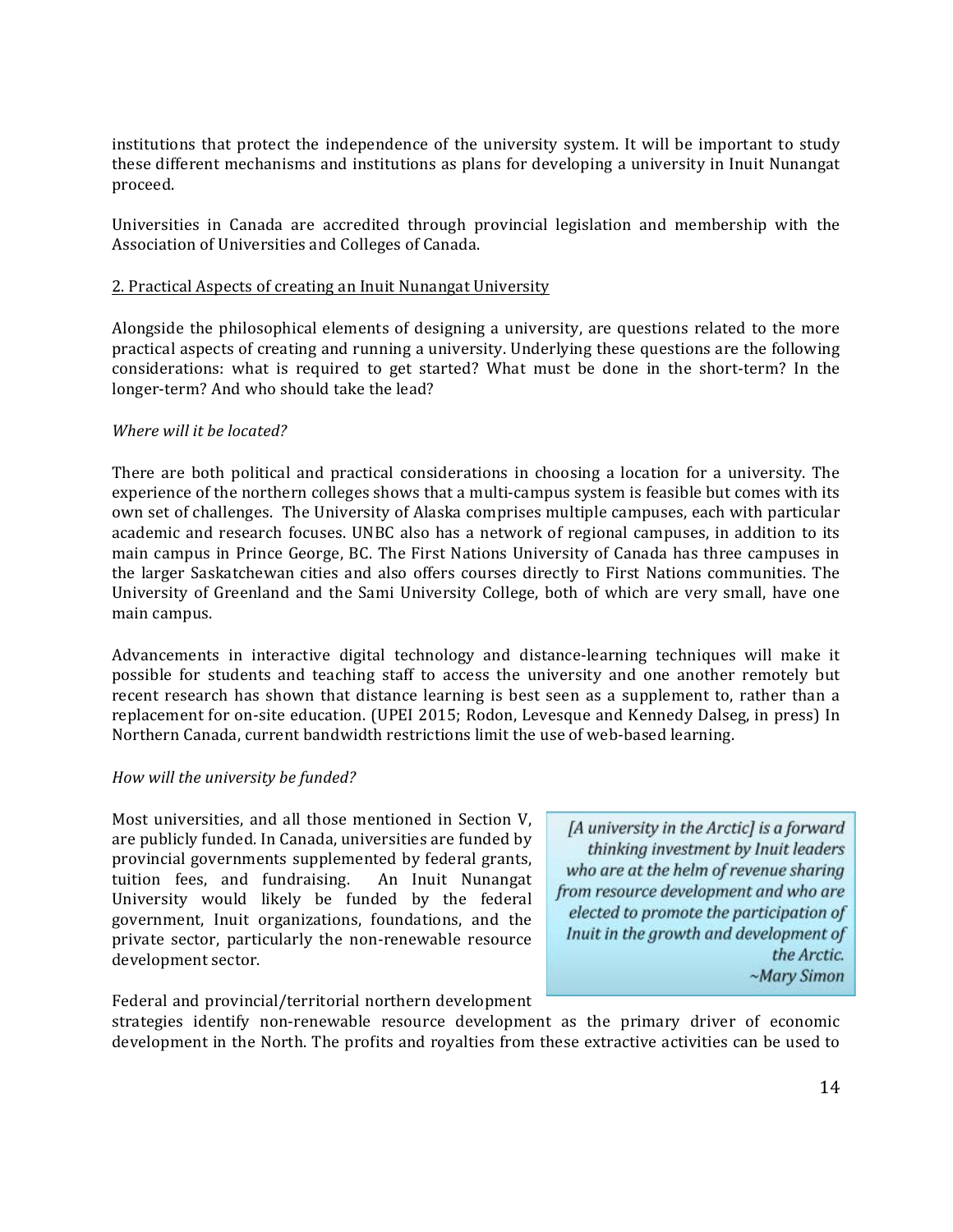invest in university education and northern research. In April 2014, Agnico Eagle became the first mining company to commit funds towards building a university in Nunavut.

However the university is funded, it will be important for the institution to maintain independence. In addition to the methods listed above (see *University Governance* and *Enabling Legislation*), another way to safeguard institutional independence is to establish an Inuit Nunangat University Foundation through which government, Inuit organizations, private sector funders, other foundations, and private donors could provide endowments to the university.

It will also be important to consider funding for students. Currently, Inuit post-secondary students have access to funding from territorial/provincial governments (e.g. Financial Assistance for Nunavut Students), as well as from the regional Inuit associations. The National Strategy envisions an Inuit Education Trust to sponsor post-secondary scholarship, drawing from public and private sources and partnering with existing Aboriginal scholarship sources. An Inuit Education Trust could be an arm of the Inuit Nunangat University Foundation.

#### *What facility requirements are needed?*

In the short-term, classrooms, a small number of administrative offices, and housing for students and faculty will be needed. Finding space for classrooms and offices will likely be easier than securing university housing in in most northern centres. Online learning offers some geographic flexibility for students and teaching staff; however, current bandwidth restrictions and high costs in the North mean that this may not be a viable option for all students.



In the longer term, the construction of a dedicated university building must be considered. Diehtosiida, the building that houses the Sami University College as well as other important Sami institutions, is recognized as an architectural triumph in the region, reflecting

Sami culture and traditions. The building is equipped with modern conference technology and communication possibilities. Diehtosiida is suitable for conferences and meetings with up to 340 participants.!

In 2007, the University of Greenland expanded into a new building in Nuuk, called Ilimmarfik. Like Diehtosiida in Norway, Ilimmarfik houses Greenland's national library and archives, the university, and the languages secretariat.

#### *What programs to offer first?*

In all university examples listed above each began with a small number of programs and gradually expanded over time. In some cases, it took decades while in others they were able to expand relatively quickly.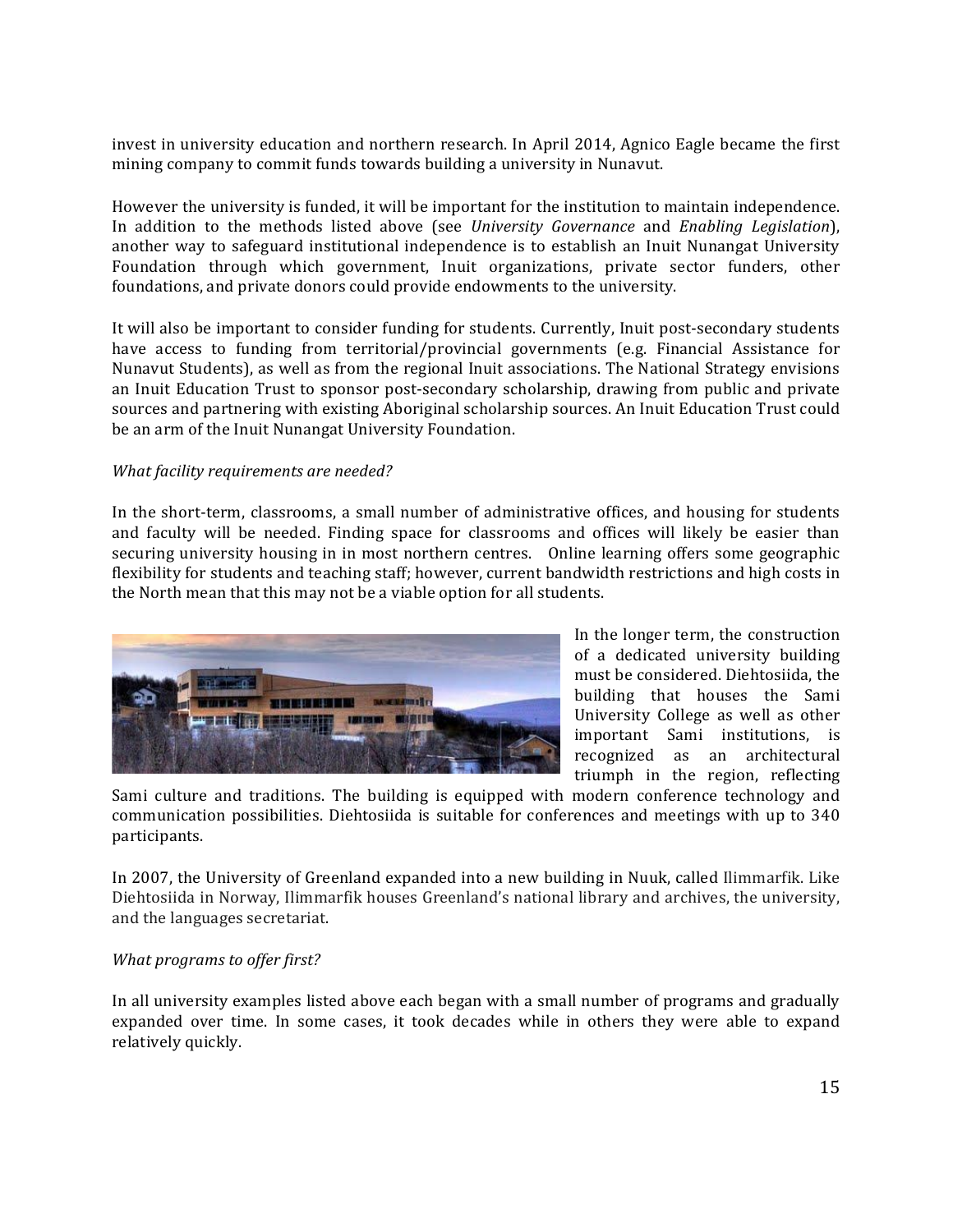There are already a number of undergraduate and graduate programs operating in Inuit Nunangat, all of which could form the basis for a university. While it is important to build on existing strengths, it will also be important to identify areas where research and expertise are urgently needed. The types of departments or programs to initially focus on are also dependent on the availability of faculty and instructors.

As discussions move forward, it may be useful to gather input from government departments (territorial, provincial and municipal), Inuit organizations, industry, and citizens about what their needs and priorities are with respect to post-secondary education in Inuit Nunangat.

#### *What partnership opportunities exist within Inuit Nunangat?*

Developing a university in Inuit Nunangat will require considerable investment of financial and human capital, and one of the risks is that a university could take needed resources away from other organizations or initiatives. Developing strategic partnerships within Inuit Nunangat to share resources is one way to ensure that the university does not become a burden. There are many partnership opportunities for a university within Inuit Nunangat, particularly with existing education and research entities, as well as the land claims organizations and governments.

Potential Inuit Nunangat partners might include existing educational initiatives such as Pirurvik<sup>6</sup> and Pigqusilirivvik in Nunavut, or Avataq in Nunavik; research organizations like the territorial research institutes, the Qaujigiartiit Health Research Centre in Iqaluit, or the Nain Research Centre. There are also many opportunities for partnerships with the Inuit organizations, regional governments, and Inuit Nunangat businesses.

In southern Canada, collaborative programs between universities and colleges are growing in number (for example: http://bitdegree.ca/). As discussions move forward, it might be useful to look into these further to see how they work, as well.

#### *What partnership opportunities exist beyond Inuit Nunangat?*

!!!!!!!!!!!!!!!!!!!!!!!!!!!!!!!!!!!!!!!!!!!!!!!!!!!!!!!

It is possible to imagine an Inuit Nunangat University developing partnerships with a wide range of academic and non-academic partners in Canada and internationally, especially in the circumpolar world. The Alaska Native Knowledge Network and UArctic are examples of how to do this.

The list of potential partners for an Inuit Nunangat University is endless, and partnerships will develop organically over time. In the short-term, there may be opportunities to build on existing partnerships with southern universities (for example, the universities that currently have transfer agreements with the colleges as a start), as well as universities in circumpolar countries that already have strong relationships with Inuit Nunangat, such as Greenland and Alaska (through the ICC, for example).

 $6$  Pirurvik has been working to develop a PhD program in Inuit Knowledge for several years. The program is called, Ingalangaittukuurvik. During the week of March 16th, Pirurvik will be hosting a lecture series in Igloolik.!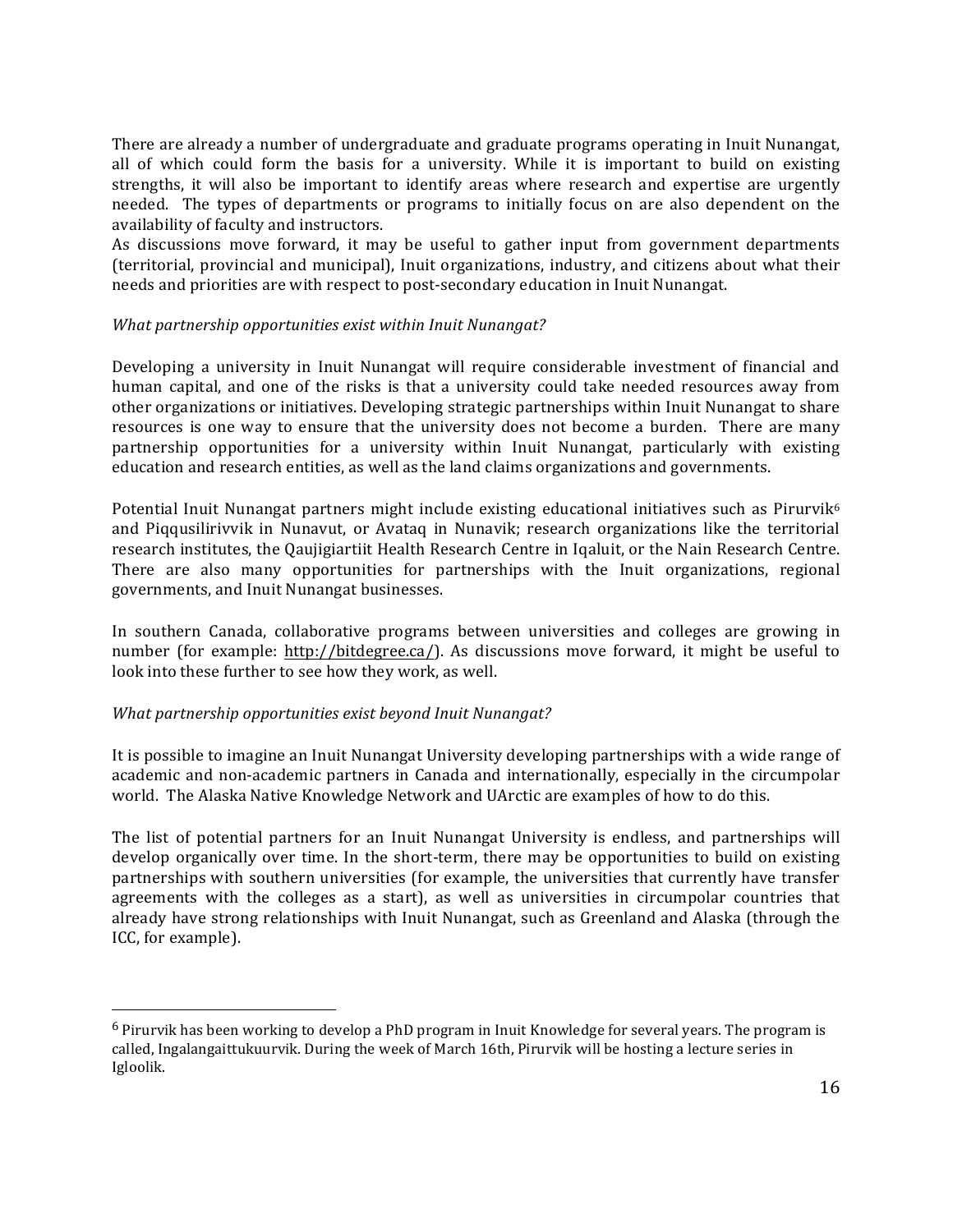In southern Canada, there are a number of post-secondary education associations that provide support and other benefits to members. These include but are not limited to: the Association of Universities and Colleges Canada, the Association of Canadian Universities for Northern Studies, Canadian Association of University Teachers, and the Canadian Federation of Students.

Potential partners also include public and Indigenous governments, non-government organizations and foundations, and industry players.

#### **VII. Next Steps**

In his remarks at the Arctic Change conference in December, Minister Quassa suggested that a working group be established to look into creating a university. The March 2015 workshop bringing together a wide range of stakeholders to discussion the vision for a university, and to begin thinking about how to implement that vision represents a first step towards creating such a group.

If it is decided that an independent university will be created in Inuit Nunangat, then it will be important to develop an arms-length relationship early on through the establishment of an independent commission with dedicated staff and funding. This commission could be mandated to design an Inuit Nunangat University, in collaboration with a multi-stakeholder committee made up of representatives from the four regions, government, and industry-funders.

Regardless of which model is ultimately chosen, it might be useful to meet with representatives from some of the existing universities, such as the ones highlighted in this discussion paper to learn from their experiences with the development phase.

#### *Suggested&Discussion&Questions&for&the&March&2015&Workshop*

The following questions are suggestions for getting the conversation started at the March workshop. Many other issues and questions will be raised and discussed. Please bring your own questions and ideas to the workshop for discussion with the other participants.

- (1) Why a university in the North? What has motivated stakeholders to be here?
- (2) What is the preferred model?
- (3) What areas of research and expertise are urgently needed in the North?
- (4) How to ensure that Inuit knowledge, language, culture, and values are at the core of the university?
- (5) What is/are the next step(s) when the workshop ends?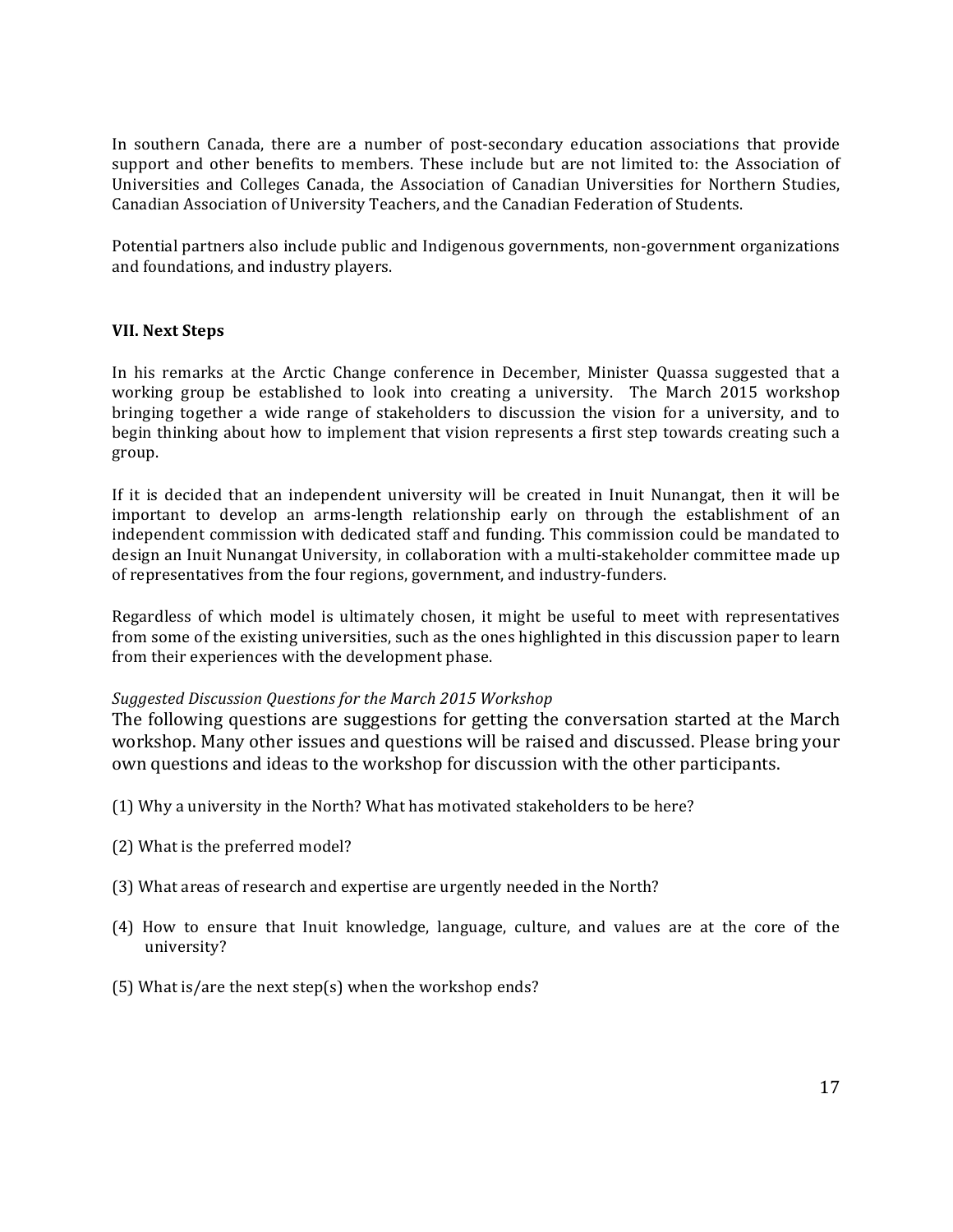#### **Bibliography and Further Reading**

Abele, F. (2015). "Education and Northern Democratic Development" Keynote Speech, *Conference on Aboriginal Citizenship in the 21st Century: A Time of Challenge and Possibility. Gwich'in Tribal Council and Memorial University. St. John's, March* 27,2015.

Abele, F., & Seidle, L. (2010, October 15). Canada needs a university in the North. *Nunatsiaq Online. Retrieved from* 

http://www.nunatsiaqonline.ca/stories/article/98789\_canada\_needs\_a\_university\_in\_the\_ north/

Abele, F., & Graham, K. (2010). The Literature on Building Post-Secondary Success. Retrieved from http://www.itk.ca/publication/documentation-national-strategy-inuiteducation

Amagoalik, J. (2007). *Changing the Face of Canada*. Louis McComber (Ed.). Iqaluit, Nunavut: Nunavut Arctic College.

Arnaquq, Naullaq. (2008). *Uqaujjuusiat - gifts of Words of Advice: Schooling, Education and* Leadership in Baffin Island. MA Thesis: University of Prince Edward Island.

Arvaluk, J. (2007). *That's My Vision: The Life Story of James Arvaluk*. Noel McDermott (Ed.). Igaluit, Nunavut: Nunavut Arctic College.

Ballantyne, E. F. (2014). *"Dechinta Bush University: Mobilizing a knowledge economy of* reciprocity, resurgence and decolonization," *Decolonization: Indigeneity, Education & Society* 3.3, 67-85.

Barnhardt, R. (2008). "Indigenous Knowledge Systems and Higher Education: Preparing Alaska Native PhDs for Leadership Roles in Research." Canadian Journal of Native Education 31.2: 154.

Barnhardt, R. (1991). "Higher Education in the Fourth World: Indigenous People Take Control." Canadian Journal of Native Education 18.2.

Cameron, Emilie, Rebecca Mearns and Tamalik McGrath. (2015). "Translating Climate Change: Adaptation, Resilience, and Climate Change Politics in Nunavut, Canada." *Annals of the Association of American Geographers, 1-10.* 

Castellano, M. B., Davis, L. & Lahache, L. (2000). *Aboriginal Education: Fulfilling the Promise.* Vancouver & Toronto: UBC Press.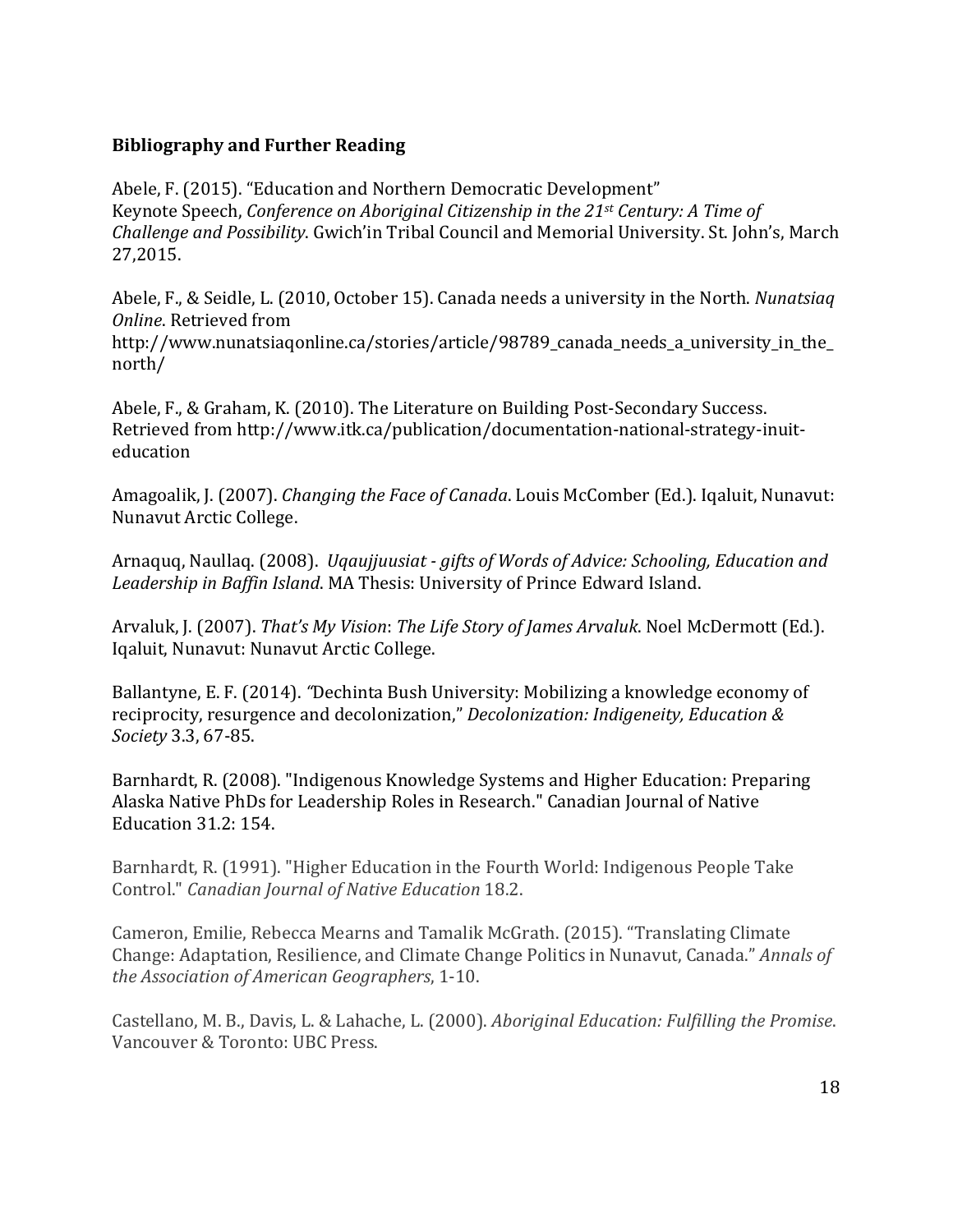Coates, K. (2007). "Founding the University of Northern British Columbia." *The Northern Review 27, 20-27.* 

Darnell, F. & Hoëm, A. (1996). *Taken to Extremes: Education in the Far North.* Oslo: Scandinavian University Press.

Interior University Society. (1989). "Building a Future of Excellence: a University for Northern British Columbia.

Fuzessy, C (1998). "Biculturalism in Postsecondary Inuit Education." *Canadian Journal of Native Education* 22.2: 201-9.

Gamble, J.. (2010). *Higher Learning: Balancing theory and action at Canada's first northern university*. Retrieved from http://walrusmagazine.com/articles/2010.04-frontier-higherlearning/

Gaviria, Olga Patricia. (2013). *Inuit Self-Determination and Post-Secondary Education: The Case of Nunavut and Greenland.* PhD Thesis (Toronto, ON: Ontario Institute for Studies in Education, University of Toronto).

Gladstone, Joshua and Sheena Kennedy Dalseg. (2015). "Strengthening the voices of Northerners in Arctic science." *Northern Public Affairs* 3.2 (March): 5-7.

Government of the Northwest Territories, Government of the Yukon, & Government of Nunavut. (2011, April 7). University Development in the North Memorandum of Understanding.

Grant, A. (1995). "The Challenge for Universities" In First Nations Education in Canada: The Circle Unfolds, edited by M. Battiste and J. Barman. Vancouver: University of British Columbia Press.

Harris, R.S. (1976). *A History of Higher Education in Canada 1663-1960*. Toronto: University of Toronto Press.

Heal, O.W., Langlais, R., Snellman, O. (1997). *A University of the Arctic: Turning Concept into Reality*. Retrieved from www.uarctic.org/genpub01\_-28sL.pdf

Hitchins, D.M. (2002). "The Role of the University of Alaska" in D. Nord & G. Weller, eds. *Higher Education Across the Circumpolar North. A Circle of Learning.* (Eds.). Palgrave Macmillan. Palgrave Connect. Palgrave Macmillan.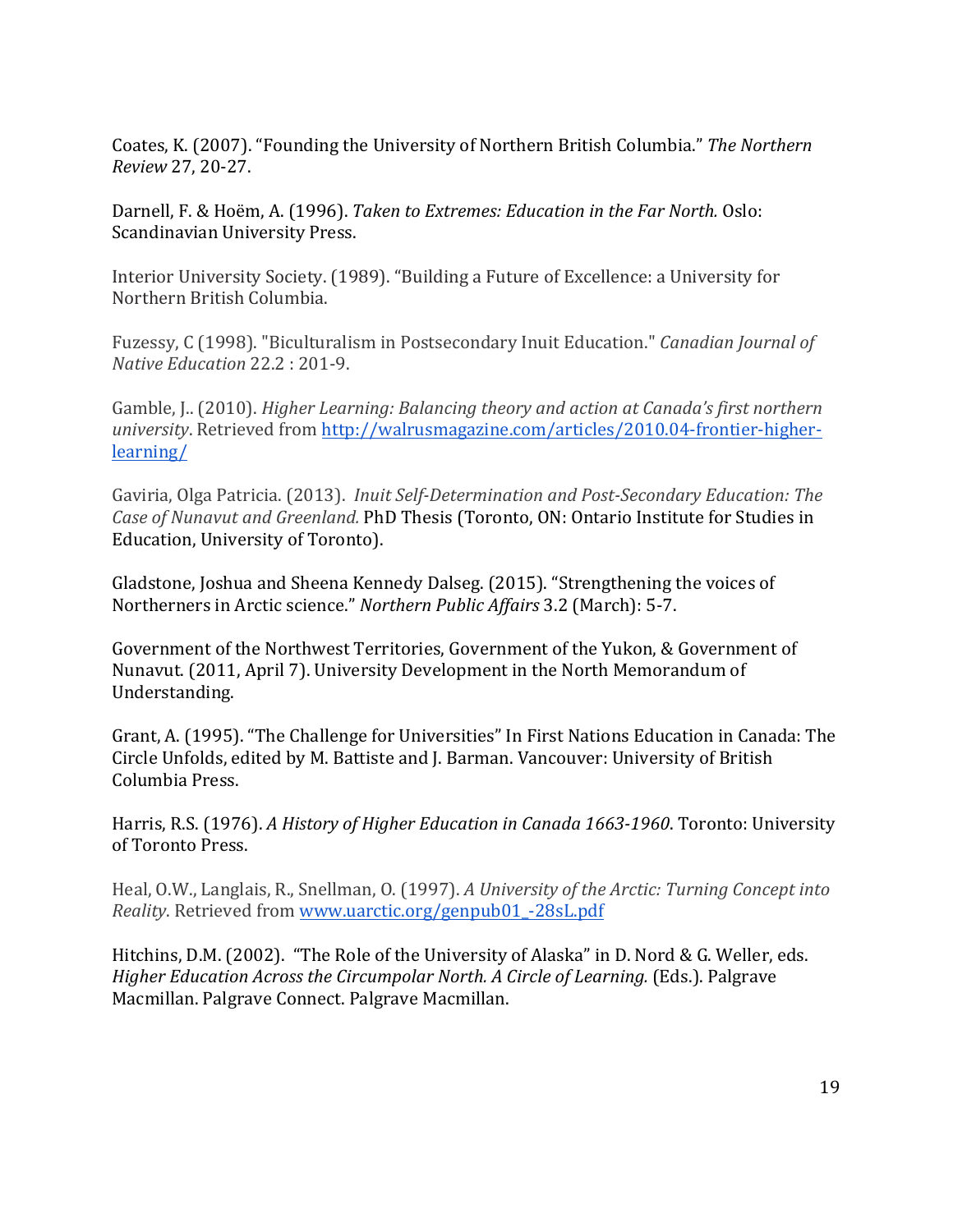Kennedy Dalseg, Sheena. (2015). "Creating Citizens, Building Societies? Adult Education in the Eastern Arctic as if Community Mattered." *Historical Studies in Education* Special Issue (forthcoming).

Kennedy Dalseg, Sheena and Kelly Black. (2014). "Northern University Futures." Presentation at Arctic Change Conference, Ottawa, ON, December 10, 2014. Available at: http://youtu.be/w\_QISyX\_TtU

Koenig, D.M., & Caillol, M. (1975). *Northern People and Higher Education: Realities and Possibilities: Phase 2 of the University and the Canadian North. Ottawa: Association of* Universities and Colleges Canada.

Kovach, M. (2009). "Being Indigenous in the Academy: Creating Space for Indigenous Scholars." Annis May Timpson, ed. *First Nations, First Thoughts: The Impact of Indigenous Thought in Canada. Vancouver: UBC Press.* 

Kuoakken, R. (2007). *Reshaping the University: Responsibility, Indigenous Epistemes, and the Logic of the Gift.* Vancouver: UBC Press.

Kupsch, W.O., & Caillol, M. (1973). *The University and the Canadian North*. Ottawa: Association of Universities and Colleges of Canada.

Langgard, P. (2002). "Greenland and the University Greenland." Douglas Nord and Geoffrey Weller, eds. *Higher Education Across the Circumpolar North: A Circle of Learning*. New York: Palgrave MacMillan.

McCaffray, C.J. (1995). *UNBC - A Northern Crusade. The how and who of B.C.'s Northern U.* Victoria: Morris Printing Company.

McGregor, H. E. (2010). *Inuit Education and Schools in the Eastern Arctic.* Vancouver: UBC Press.

McGregor, H. E. (2013).. "Situating Nunavut Education with Indigenous Education in Canada." *Canadian Journal of Education* 36.2, 87-118.

McGregor, H.E. (2015). "North of 60: Some Methodological Considerations for Educational Historians," *Historical Studies in Education* (forthcoming).

McGrath,!J.!T.!!(2011).!*Isumaksaqsiurutigijakka:&Conversations&with&Aupilaarjuk&Towards&a& Theory of Inuktitut Knowledge Renewal*. PhD Thesis (Ottawa, ON: Carleton University Department of Canadian Studies).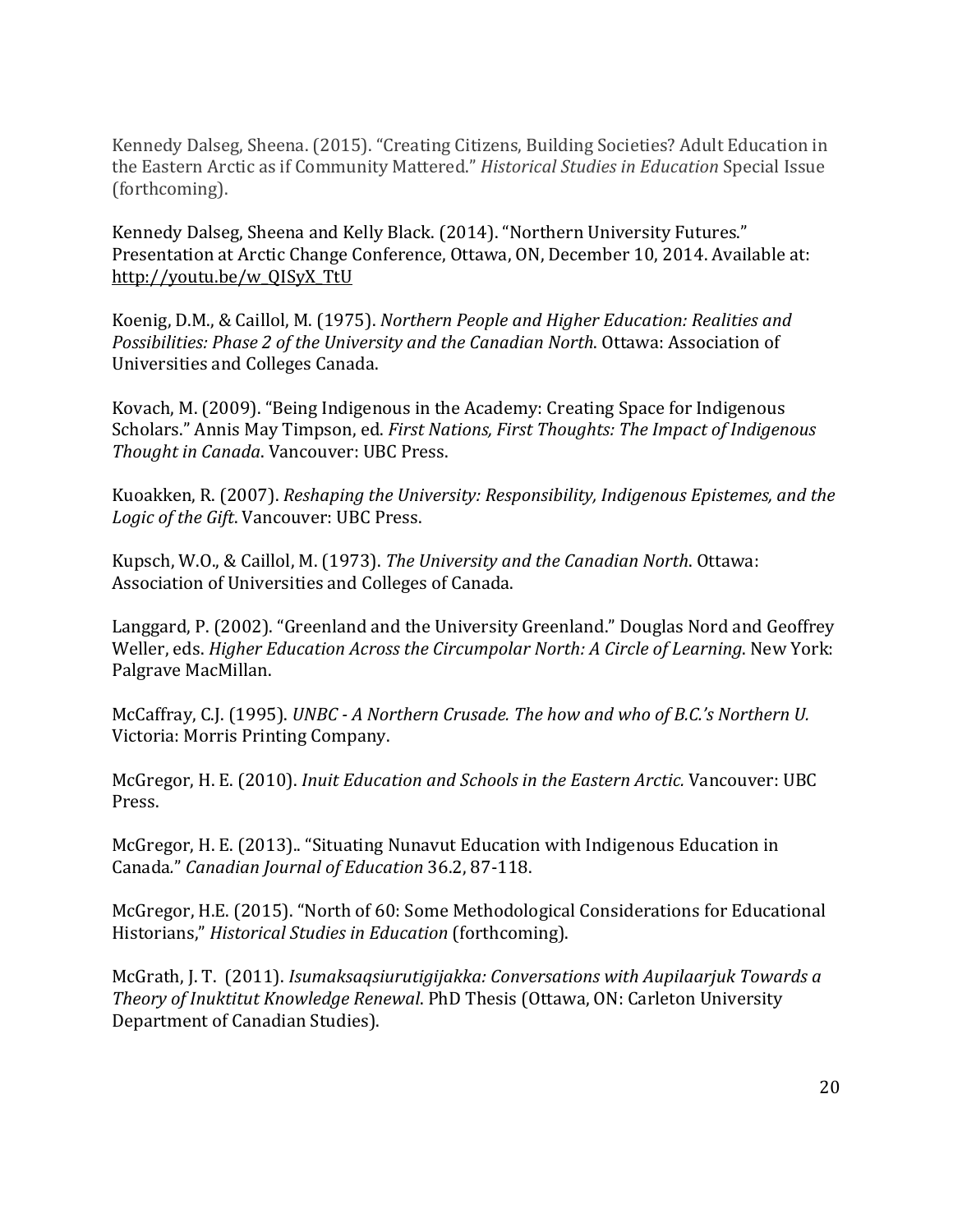National Committee on Inuit Education. (2011). *First Canadians, Canadians First A National* **Strategy for Inuit Education (Ottawa: Inuit Tapiriit Kanatami).** 

Nord, D. & Weller, G. (2002). *Higher Education Across the Circumpolar North. A Circle of* Learning. (Eds.). Palgrave Macmillan. Palgrave Connect. Palgrave Macmillan. 08 Feb 2010 http://www.palgraveconnect.com/pc/doifinder/10.1057/9780230504585

Okpik, Abraham. (2005). *We Call it Survival: Life Stories of Northern Leaders*. Louis McComber, (Ed.). Iqaluit, Nunavut: Nunavut Arctic College.

Pennock, L., Jones, G.A., Leclerc, J.M., & Li, S.X. (2012). "Academic Senates and University Governance in Canada: Changes in Structure and Perceptions of Senate Members." *Annual Meeting of the Consortium of Higher Education Researchers*. Belgrade, Serbia, September 10- 12, 2012.

Poelzer, Greg. (2007). The University of the Arctic: From Vision to Reality. *The Northern Review, 27 (Fall): 28-37.* 

Poelzer, G. (2009). "Education: A Critical Foundation for a Sustainable North." in Frances Abele, Thomas J. Courchene, F. Leslie Seidle & France St-Hilaire, eds. *Northern Exposure: Peoples, Powers and Prospects in Canada's North* (Institute for Research on Public Policy), 427-465.

Pulpan, A., & M. Rumbolt. (2008). "Stories of Resurfacing: The University and Aboriginal Knowledge." Canadian Journal of Native Education 31.1: 214.

Quassa, Paul Aarulaag. (2008). *We Have to Know Who We Are: The Life Story of Paul Quassa*, ed. Louis McComber (Iqaluit: Nunavut Arctic College).

Rodon T., Lévesque, F. and Kennedy-Dalseg S.(2015). Qallunaaliaqtut: Inuit Students' Experiences of Postsecondary Education in the South, *McGill Journal of Education* (forthcoming).

Rodon T., Walton F., Abele F., Lévesque F., Kennedy-Dalseg, S. and O'Leary, D. (2014)."Improving Access to University Education in the Canadian Arctic. Learning from Past Experiences and Listening to the Inuit Students' Experienc," *Northern Public Affairs* Vol. 2, Special Issue: 70-75.

Roland, G. (1993). "A university in the Fourth World': the self-determination of the Norwegian Saami" In *Dialectical Anthropology* Volume 18, No. 1.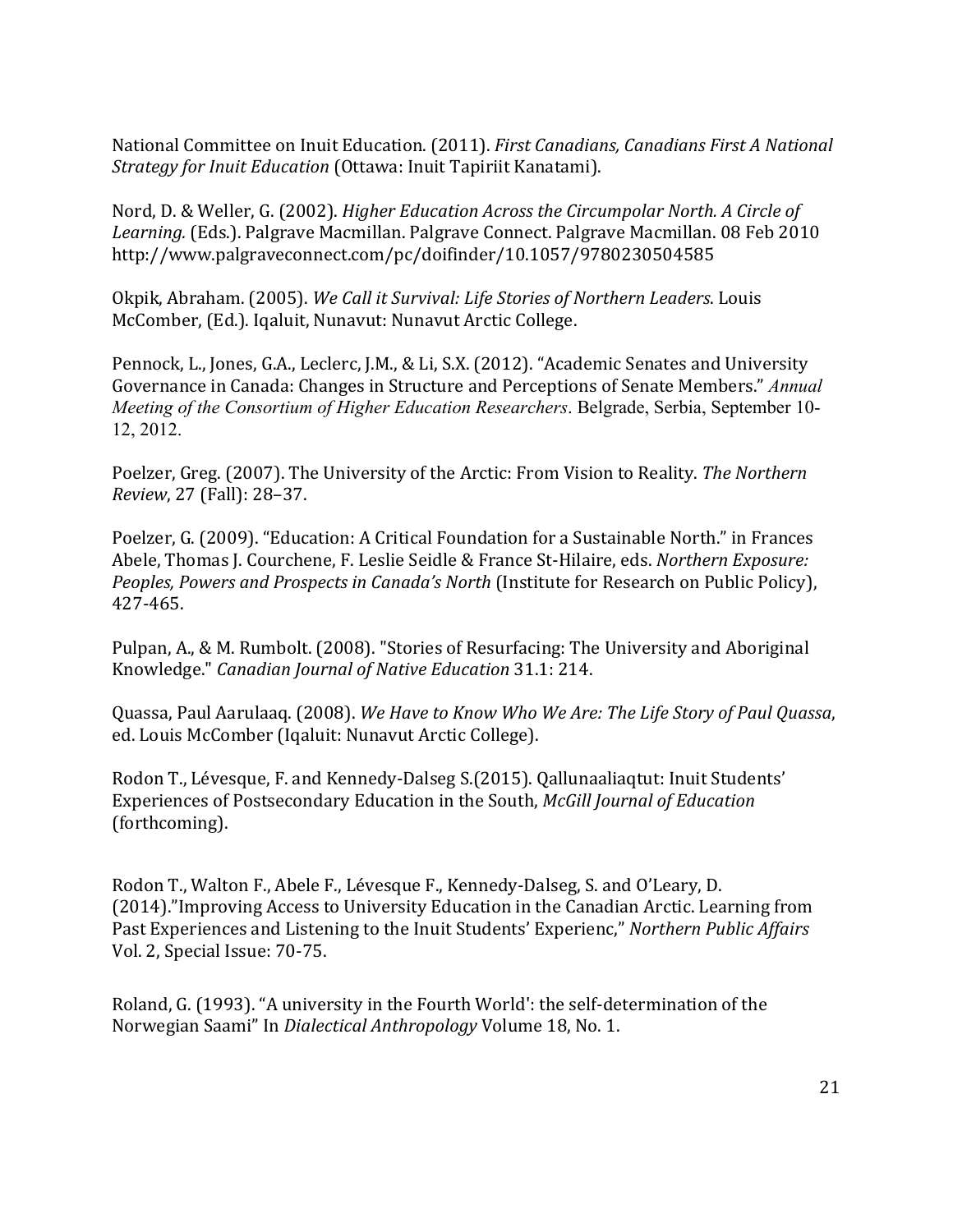Senkpiel, A. (2007). Post-Secondary Education in the Yukon: The Last Thirty Years. The *Northern&Review,&27,* 6–19.!

Smith, L.T. (1999). *Decolonizing Methodologies: Research and Indigenous Peoples*. London & New York: Zed Books, Ltd.

Walter and Duncan Gordon Foundation. (2010). *Dialogue Toward a University in Northern Canada: Preliminary survey results. Yellowknife, Northwest Territories.* 

Walton, Fiona and Darlene O'Leary, eds. (2015). *Sivumut: Towards the Future Together* (Toronto: Canadian Scholar's Press).

Walton, Fiona & Darlene O'leary, Lena Metuq, Jukeepa Hainnu, Saa Pitsiulak, Elisapee Flaherty, Nikki Eejeesiak, Jeeteetah Merkosak, Kerri Wheatley, (2014). "This School Feels Like Ours Now; it Belongs to the Community: Engaging Parents and Inuit Educational Leaders in Policy Change in Nunavut," *Northern Public Affairs, Vol. 2, Special Issue.*: 49-52. Available at: www.northernpublicaffairs.ca

Watt-Cloutier, S. (2000). "Honouring Our Past, Creating Our Future: Education in Northern and Remote Communities," in Aboriginal Education: Fulfilling the Promise, edited by Marlene Brant Castellano, Lynne Davis, and Louise Lahache (Vancouver: UBC Press), 114– 128.

Weller, G. (1998). "The impact of a new university in a developing region: the case of the University of Northern British Columbia." *Higher Education Policy* 11, 281-290.

Wheatley, Kerri, Shelley Tulloch & Fiona Walton. (2015.) *We are Building a Critical Voice Together": The Second Nunavut Master of Education Program 2010-2013, A research report* submitted to the Department of Education, Government of Nunavut.

Wright Cardinal, S. (2010). *A Northern Perspective on Northern University Initiatives* [PowerPoint slides]. Retrieved from http://acuns.ca/website/wpcontent/uploads/2010/11/Presentation-Wright-Cardinal.pdf.

Zettl, N.M. (2010). *The Impact of Devolution on Capacity Building Through Post-Secondary Education in the North: A Case Study of UArctic.* (Unpublished Masters thesis). University of Saskatchewan, Saskatoon.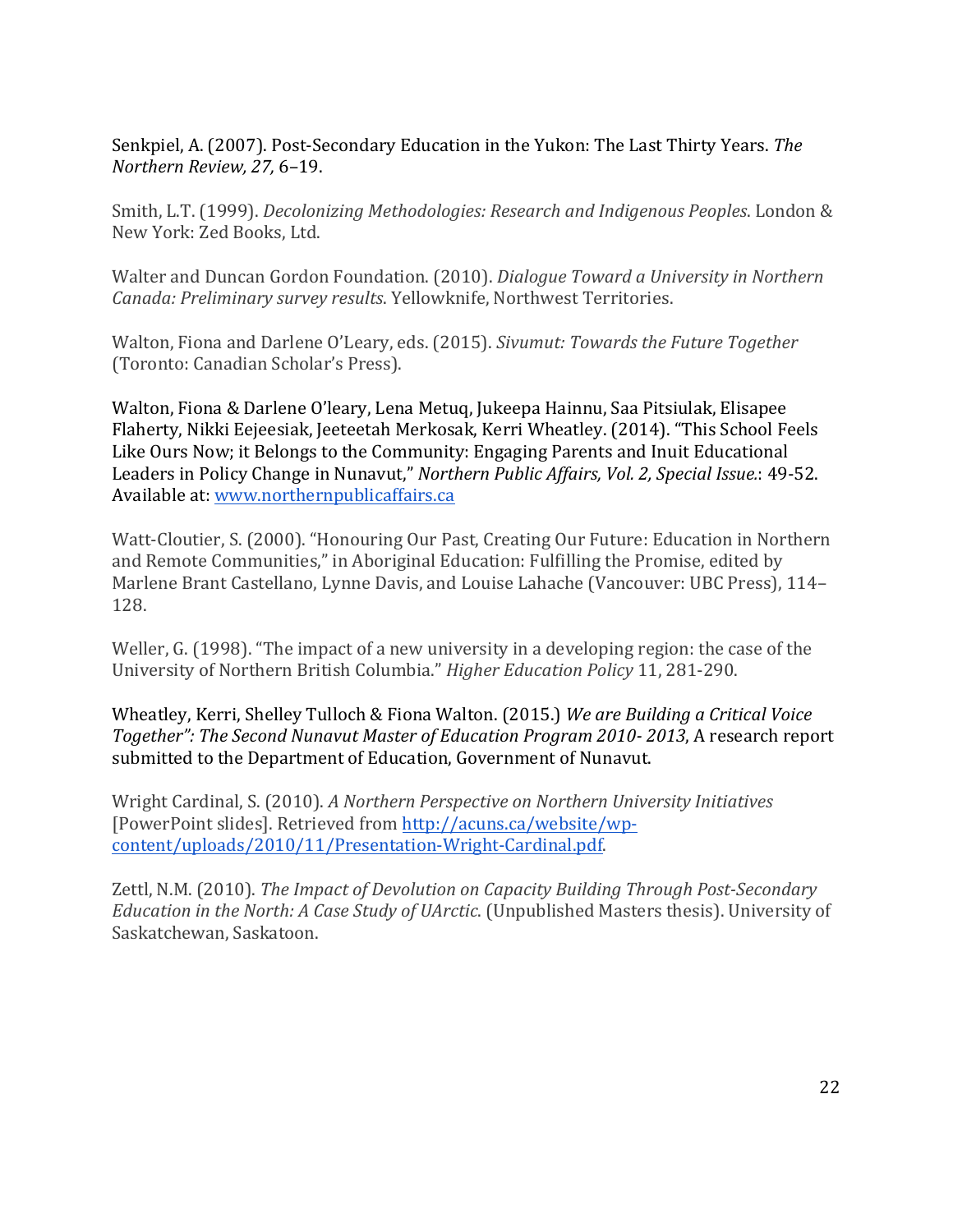## **APPENDICES**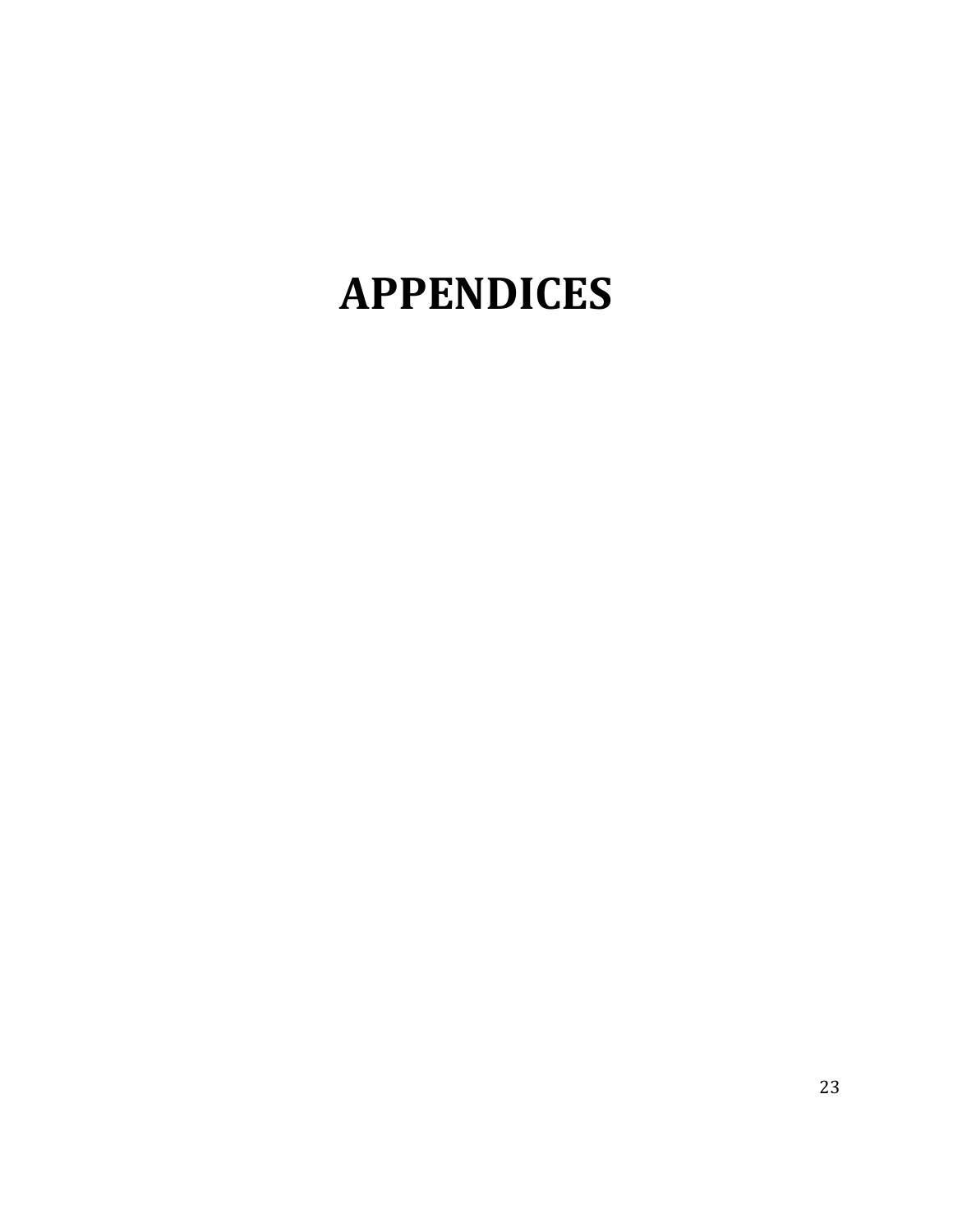#### **APPENDIX A: Models of Universities**

#### *Ilisimatusarfik/University of Greenland<sup>7</sup>*

*Ilisimatusarfik,* located in Nuuk, Greenland was founded in 1989. The university grew out of a "university-like institution" called the Inuit Institute, which was founded in 1981 for the purposes of providing "top-level Greenlandic advice on questions such as the development of Greenlandic society, culture, language as well as the environmental protection associated with the mining industries." (Langgard 2002: 86) The Inuit Institute was established on the recommendation of an independent three-person commission. The *Inuit Institute Act* received unanimous approval by Greenland's new Home Rule Government and in 1983 the Inuit Institute was up and running with one administrator and four associate professors (two Greenlanders, one Greenlandic-speaking Dane and one Dane).

Only Greenlandic-speaking students who passed a standardized examination were admitted. The primary subjects of the Inuit Institute were: Greenlandic grammar, literature and history, and a Greenlandic framework for political science. (Langgard 2002: 88) The intention was that students would complete two years of a Bachelor of Arts-level degree in Greenland before transferring to a Danish university to complete their studies. The vision was for an innovative approach to postsecondary education that did not adhere to conventional discipline-by-discipline courses but rather one that provided a comprehensive curriculum grounded in Greenlandic culture and language. Very quickly, however, the faculty realized they were facing two main challenges. The first was a conflict between academic independence and local political aims which made it difficult for the faculty to carry out research for fear of losing support and funding; and the second was that many of the students did not possess the academic skills to succeed in the university-level courses offered, despite the innovative curriculum. It was clear that the curriculum needed to be re-worked.

These revisions led to the creation of a new Act, the *Ilisimatusarfik [University of Greenland] Act*, which passed in 1989, that established an entirely new institution with a new curriculum and mandate. The Act states that the university will "carry out research and offer academic education. Ilisimatusarfik is to promote knowledge regarding scientific methods and results." (Langgard 2002: 89). The University of Greenland is funded entirely by the Greenlandic government. Nevertheless, the 1989 Act took into account the previous conflicts arising from political interference and established a governance system consisting of an elected administration and an elected Board.

Today, the University has about 650 students across four institutes (departments):

Institute of Learning

!!!!!!!!!!!!!!!!!!!!!!!!!!!!!!!!!!!!!!!!!!!!!!!!!!!!!!!

- Institute of Nursing and Health Research
- Institute of Society, Economics and Journalism
- Institute of Culture, Language and History

The University offers courses in a wide range of subjects including: teaching, nursing, health

 $<sup>7</sup>$  The historical account of the University of Greenland presented here is taken largely from Per Langgard's</sup> chapter in Douglas Nord and Geoffrey Weller, *Higher Education Across the Circumpolar North: A Circle of* Learning (Houndmills: Palgrave Macmillan, 2002).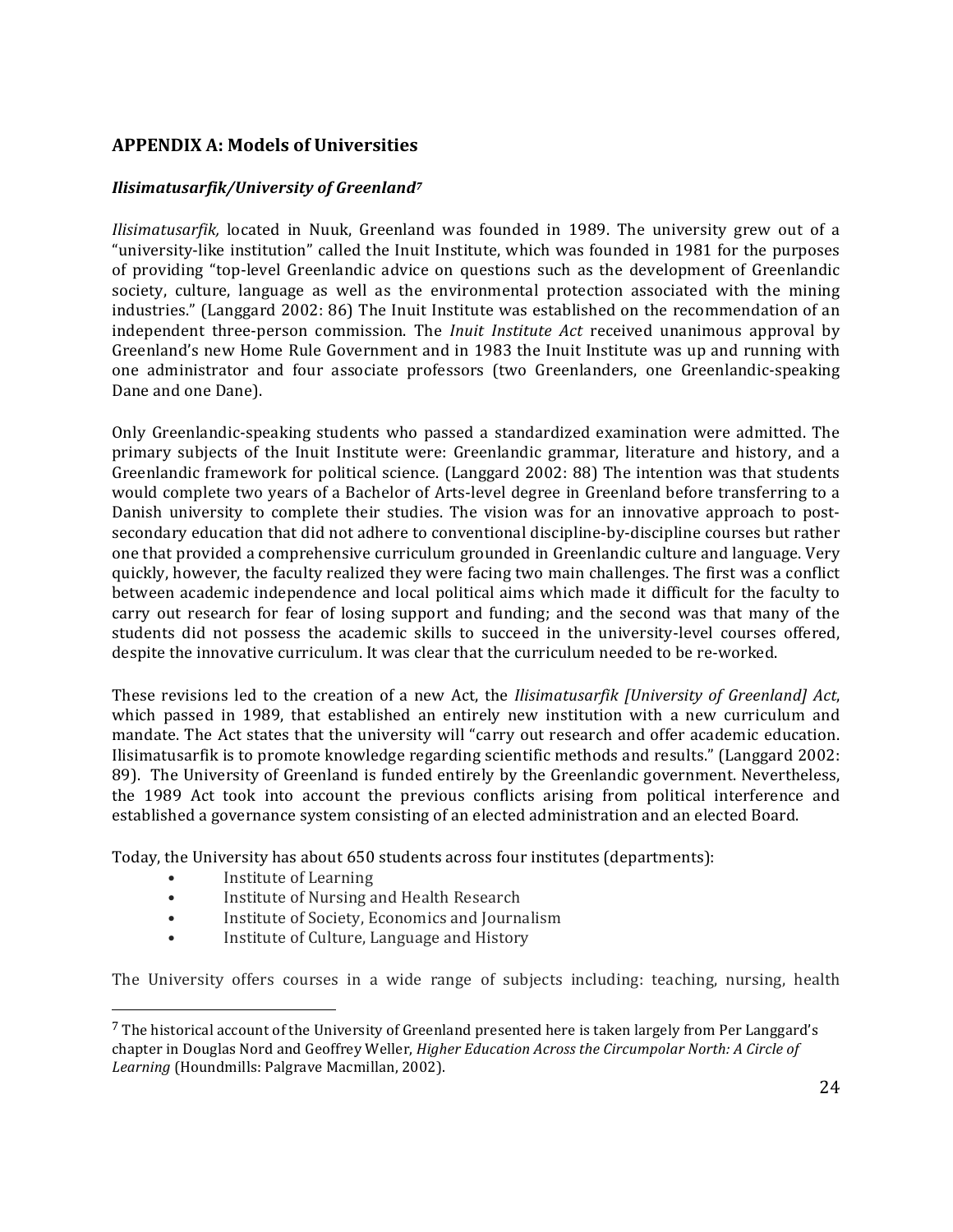sciences, social science, journalism, social work, business economics, language, literature and media, cultural and social history, theology, and translation and interpretation  $(\text{http://uk.uni.gl/about.aspx}).$  The University has also developed a large number of partnerships with universities all over the world, and is a member of several university networks, such as the University of the Arctic, and Erasmus+ (a network of European Union universities). These relationships make it possible for University of Greenland students to study abroad, and for international students to attend the University of Greenland as "guest students".

Today, the university is governed by an independent Board of Governors, a university Rector and a Director, along with an Academic Council. The university is located in the same building as the Greenland's national research library and public archives, the national languages secretariat and Greenland Statistics. There is limited information available in English on Ilisimatusarfik's website, however, it would be advisable to get more information about the university's governance, mission statement, and course offerings as this process moves forward.

#### *University of Alaska Fairbanks*

The University of Alaska is a network of four regional campuses, the first of which (University of Alaska Fairbanks or UAF) was founded in 1922. The University grew considerably in the period following World War Two, expanding its undergraduate and graduate programming as well as the number of research units it housed. Funding for the University of Alaska comes primarily from the state, which is tied to oil and gas revenue. Faced with significant financial constraints in the 1980s when the price of oil dropped, the University decided to focus on meeting local demands, specializing its programming, and becoming a leader in distance course delivery (Hitchens 2002: 134). Although it is one of the circumpolar world's leading universities, UAF was not, historically, inclusive of the Alaska Native population. In 1975, the Alaska Natives of the North Slope Borough created their own university, the Inuit Ilisagviat-Inupiaq University of the Arctic to break with the western university model. Today, Ilisagvik College located in Barrow, Alaska offers a range of postsecondary programs similar to the ones offered through Nunavut Arctic College, rooted in Inupiaq cultural traditions. In 2006, it became Alaska's first accredited "tribal college" (http://www.ilisagvik.edu/about-us/).

Despite its origins as a predominantly non-Indigenous university, since the mid-1970s, a number of Alaska Native-focused education and training initiatives, including the Alaska Native Language Centre, Alaska Native Human Resource Development Program, and a state-led rural development program for small communities, have become formally entrenched in the UAF. Today, UAF houses an innovative initiative called the Alaska Native Knowledge Network, through which seven academic programs are offered:

- Bachelor of Arts in Alaska Native Studies (undergraduate major and minor)
- Bachelor of Arts. in Alaska Native Languages (undergraduate major and minor)
- Bachelor of Arts. and Master of Arts in Rural Development
- Master of Arts in Applied Linguistics
- Master of Arts in Cross-Cultural Studies
- PhD in Indigenous Studies

http://www.uaf.edu/cxcs/indigenousphd/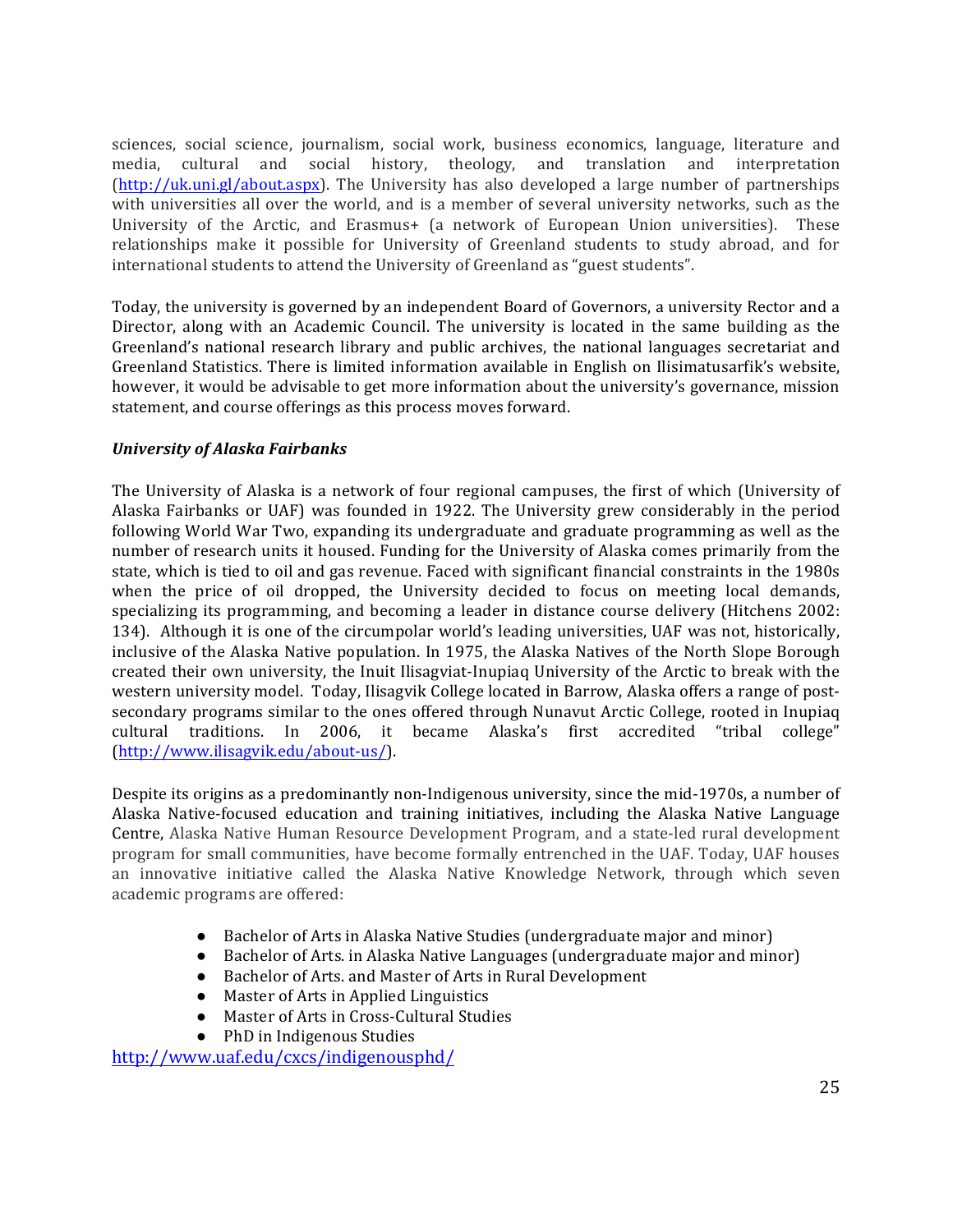The ANKN also serves as a "resource for compiling and exchanging information related to Alaska Native knowledge systems and ways of knowing. It was established to assist Native people, government agencies, educators and the general public in gaining access to the knowledge base that Alaska Natives have acquired through cumulative experience over millennia" (http://ankn.uaf.edu/About.html).

Since 1970, UAF has graduated 70 Alaska Native PhDs in a wide range of research areas from Indigenous studies, education, anthropology, and linguistics to marine sciences, physics, psychology, and information science.

#### **Sami University College**

!!!!!!!!!!!!!!!!!!!!!!!!!!!!!!!!!!!!!!!!!!!!!!!!!!!!!!!

The Sami University College, located in Kautokeino in the heart of Sápmi (or Lapland as it is known in English) was founded in 2005. The Sami University, as it exists today, grew out of two previous institutions, the original Sami University College founded in 1989, and the Nordic Sami Institute founded in 1973. As such, the Sami University brings together the higher education and training functions of the University College with the research and knowledge sharing functions of the Nordic Sami Institute.

The decision to develop a Sami University out of these two institutions in 2005 was considered ground-breaking and is rooted in a commitment by the Sami people to "strengthen [their] intellectual self-determination and transformation of Sami society." (Kuokkanen 2008: 281). Although the university is open to anyone, the majority of its 200 students are Sami, and the primary language of instruction is Sami. The university employs approximately 100 people.

The university offers courses in three main academic fields: Language, Social Sciences and Natural Science (which includes traditional arts and economy). Both bachelor and master's programs are offered in Sami language and literature and Sami traditional and applied arts (*duodji*), and undergraduate programs in teacher education, journalism, and reindeer herding are also offered. A variety of shorter courses are also offered, which can be counted towards bachelor degrees.

The main research fields of the university are: linguistics, history (including legal history and the history of religions), traditional arts, reindeer husbandry, pedagogy, cultural anthropology, and journalism. Sámi University College reports that it is one of the leading institutions in the fields of research on traditional knowledge and legal rights. The university publishes *Dieđut* (scientific publication) and *Sámi dieđalaš áigečála* (a Sami scientific magazine) (http://samas.no/sites/samas.no/files/sa-folder-eng-new.pdf).

The building that houses the university and other important Sámi institutions is considered not only to be architecturally beautiful but serves as a central social and cultural gathering place for Sami and those interested in learning more about Sami society.<sup>8</sup> Diehtosiida (literally, the house of knowledge) "is an international knowledge center for the Sámi and indigenous peoples, that gathers Sámi science and Sámi language tasks to a bigger scientific environment. Diehtosiida is a modern information and communication center, where traditional knowledge and science meet."

 $8$  It brings together the functions of the Sámi Parliament's language and training division, Sámi Archives, International Center for Reindeer Husbandry and Competence Center for Indigenous Rights Gáldu.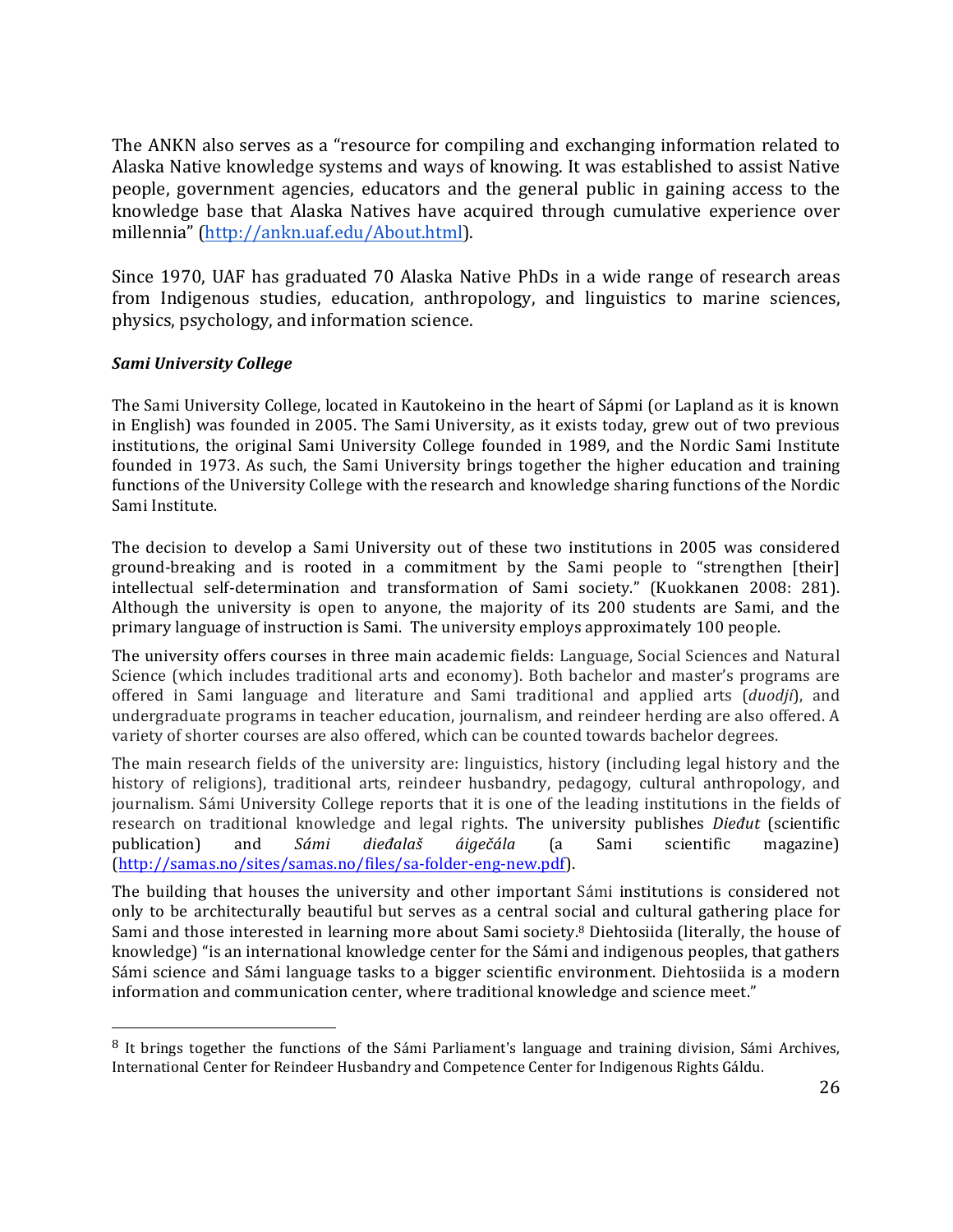Many Sami scholars were educated in conventional universities, both in their home countries and abroad. The Sami University is seen by many of these scholars as an opportunity to reshape the university by challenging its "narrow intellectual foundations" and to make the university a more inclusive and decolonizing space (Kuokkanen 2007).

#### *University of Northern British Columbia*

The University of Northern British Columbia in Prince George is just one example among many in Canada of a regional university based in the provincial North. 2015 marks UNBC's 25th anniversary, but discussions around starting a university in Northern BC began among a small but dedicated group of people in the mid-1980s.

In the earliest of these discussions, the group expressed several concerns. One of the main concerns was that College of New Caledonia (CNC) supporters may object to having both a college and university in Prince George (McCaffray 1995: 37). After meeting with CNC officials and other stakeholders, it was decided that the university and college would compliment rather than duplicate each other. The group was also concerned that Prince George not did not have an adequate population base to sustain a university. However, the group agreed that efforts to link the university with the entire northern half of the province would overcome this demographic dilemma (38).

The Prince George University Action Group's first paper on a university in Prince George looked at a range of questions including potential models and patterns of activity for lobbying for a university in the region (for more, see McCaffray 1995).

Following these first informal meetings, the group evolved into the Interior University Society and a campaign for public support began. The new society also decided to hire a consultant for a major study of the "what," "who," and "how" of the university (73). The society decided that the consultant should be familiar with higher education in a northern context and should be from outside the province. Swedish scholar Dr. Urban Dahllof was brought on to develop this comprehensive study and his 1988 report outlined several key elements for a northern university in BC. (114-115)

By 1989, the provincial government had begun to pay serious attention to the work being done by the university society. In 1990, the BC government passed legislation creating the university and in 1994 UNBC was officially opened. Today, UNBC has approximately 4,100 students (68% of whom are from Northern BC), nearly 400 faculty and almost 400 non-academic staff. Its network includes campuses in Fort St. John, Terrace, Quesnel and it is affiliated with the Wilp Wilxo'oskwhl Nisga'a Institute. (for more information see www.wwni.bc.ca). UNBC offers a wide array of graduate (Masters and PhD), undergraduate, diploma, and certificate programs, many of which have a particular focus on the northern context.

One of UNBC's most innovative programs is the Northern Medical Program (NMP) which is a part of the Faculty of Medicine at the University of British Columbia. The NMP follows a model of distributed (multi method) education and was created in response to the need to address a critical shortage of physicians and healthcare professionals in BC's North. Through its association with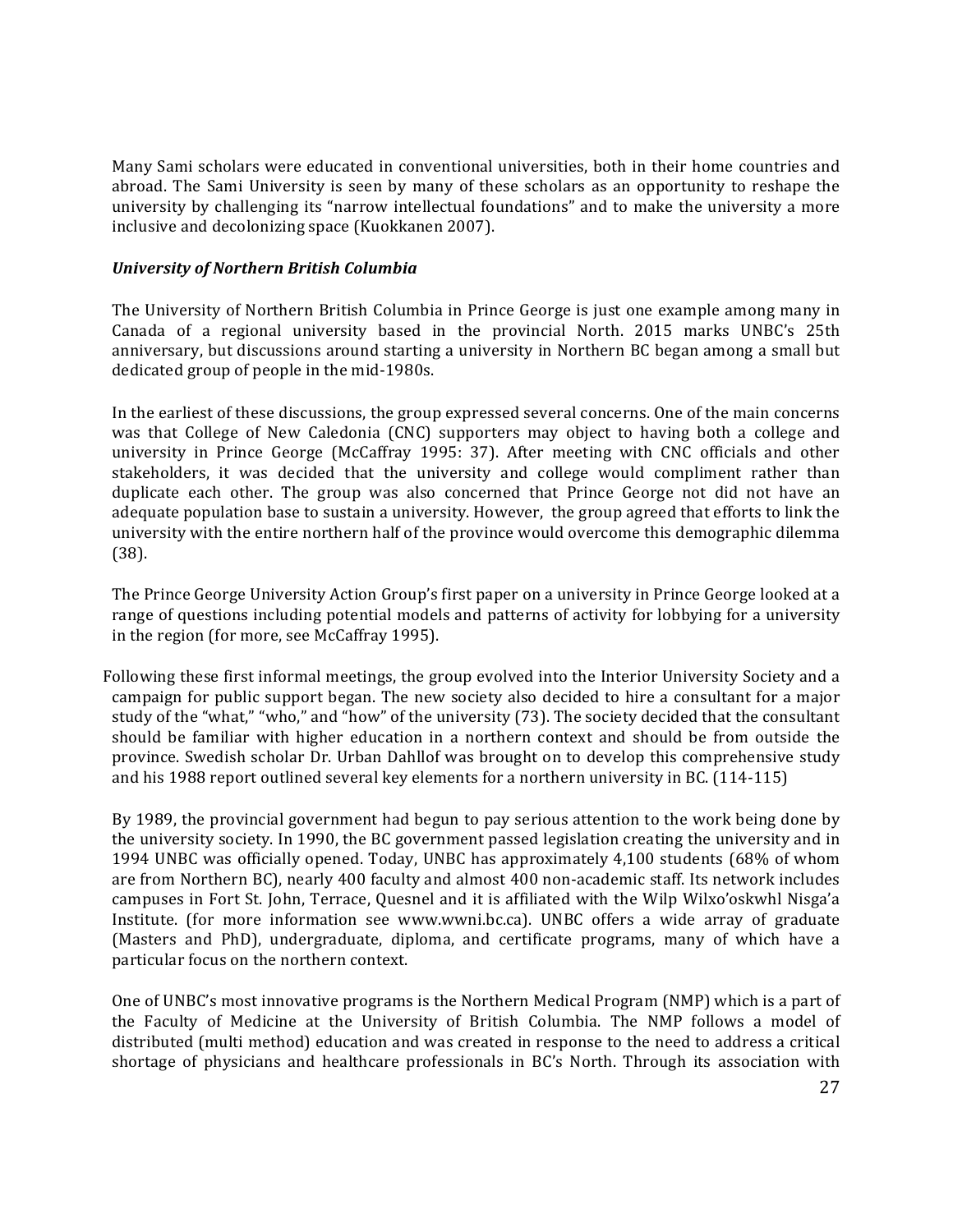UBC's Faculty of Medicine, UNBC offers the UBC curriculum within a northern and rural context  $(\text{http://www.unbc.ca/northern-mediated-program/about}).$ 

#### *First Nations University of Canada*

The First Nations University of Canada (FNUniv) is a First Nations' controlled university-college, which provides educational opportunities to both First Nations and non-First Nations university students selected from a provincial, national and international base. It has three campuses in Saskatchewan (Regina, Saskatoon, and Prince Albert). In 1976, the Federation of Saskatchewan Indian Nations entered into an agreement with the University of Regina to create the Saskatchewan Indian Federated College (SIFC). The independently administered university-college's mission was to "serve the academic, cultural and spiritual needs of First Nation's students." When SIFC opened it had just nine students and offered courses in Indian Studies and Languages, Indian Teacher Education, social work, fine arts (Indian art and art history), and social sciences.

In 2003, the SIFC became FNUniv and today the university has an average yearly enrollment of 3000 students. Through partnerships with universities across Canada, more than 25,000 students have taken courses at FNUniv. In addition its academic partnerships, which include agreements with universities in Siberia, Mongolia and Tanzania, the university also has formal agreements with more than two dozen Indigenous institutions in Canada, South and Central America and Asia. A first year bridging program is provided for Aboriginal students. The University's Elders' Office is instrumental in offering guidance and support to students and faculty in carrying out the university's mission.

The mission of the First Nations University of Canada is "to enhance the quality of life, and to preserve, protect and interpret the history, language, culture and artistic heritage of First Nations. The First Nations University of Canada will acquire and expand its base of knowledge and understanding in the best interests of First Nations and for the benefit of society by providing opportunities of quality bi-lingual and bi-cultural education under the mandate and control of the First Nations of Saskatchewan" (http://fnuniv.ca/overview).

FNUniv's Act may be useful as an example of how to integrate Indigenous values into the enacting legislation for a university. The Act is appended. FUniv is governed by a nine member Board; members are appointed by a Selection Committee formed by the Federation of Saskatchewan Indian Nations Education and Training Commission. The Board also has several non-voting members, including two Elders and one student. The university is publicly funded by the province of Saskatchewan, and in 2010 the federal government also provided funding to the University during a period of financial troubles.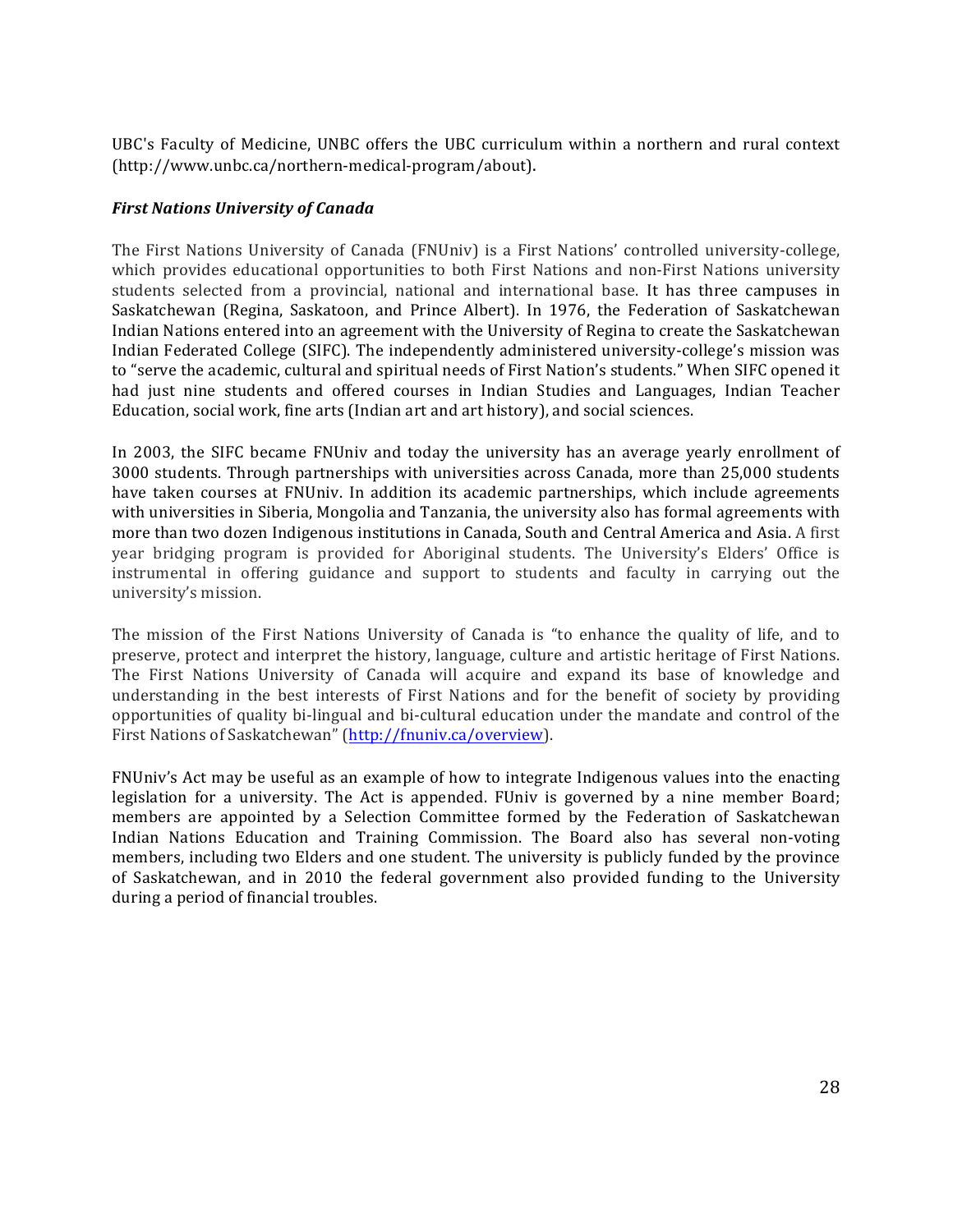#### **APPENDIX B: Sample Enabling Legislation**

First Nations University of Canada Act [see USB key for complete document] *Preamble and Guiding Principles* 

#### AN ACT RESPECTING THE FIRST NATIONS UNIVERSITY OF CANADA

#### **PREAMBLE**

- **WHEREAS** the First Nation governments assert that we have the Inherent and Treaty right to govern ourselves according to our laws, traditions, customs, protocols and governance processes in our ancestral lands; and
- **WHEREAS** Treaty is a sacred covenant that was entered into to secure a positive future for generations to come, ensuring the means of survival and stability; and
- **WHEREAS** Treaty reinforces our ongoing Inherent right to self-determination and the preservation and protection of all First Nation ways of life; and
- **WHEREAS** the United Nations Declaration on the Rights of Indigenous Peoples asserts Indigenous Peoples' right to self-determination and states that "Indigenous peoples have the right to maintain and strengthen their distinct political, legal, economic, social and cultural characteristics, while retaining their rights to participate fully, if they so chose, in the political, economic, social and cultural life of the State"<sup>1</sup>; and
- **WHEREAS** the United Nations Declaration on the Rights of Indigenous Peoples further states that "Indigenous peoples have the right to establish and control their educational systems and institutions providing education in their languages, in a manner appropriate to their cultural methods of teaching and learning"<sup>2</sup>; and
- **WHEREAS** the Saskatchewan Indian Federated College, now the First Nations University of Canada, was established in 1976 under the authority of Saskatchewan First Nations, as an academically integrated and independently administered institution to serve the academic, cultural and spiritual needs of First Nations and society in general; and
- **WHEREAS** it is the responsibility of First Nations, through our organizations, to articulate the basis upon which we will collectively work together to ensure our Inherent and Treaty rights to education are honoured, implemented and sustained; and
- **WHEREAS** the First Nations signatory to the Federation of Saskatchewan Indian Nations Convention, April 16, 1982 agreed to join and unite in a common front to protect and preserve First Nations' Treaty rights and their political, economic, social and cultural characteristics; and
- **WHEREAS** the Chiefs-in-Assembly adopted the Treaty Implementation Principles on May 29, 2007 to guide the First Nations University of Canada in discussions with the federal and provincial governments on Indian control of Indian Education and the accreditation of First Nation university degrees.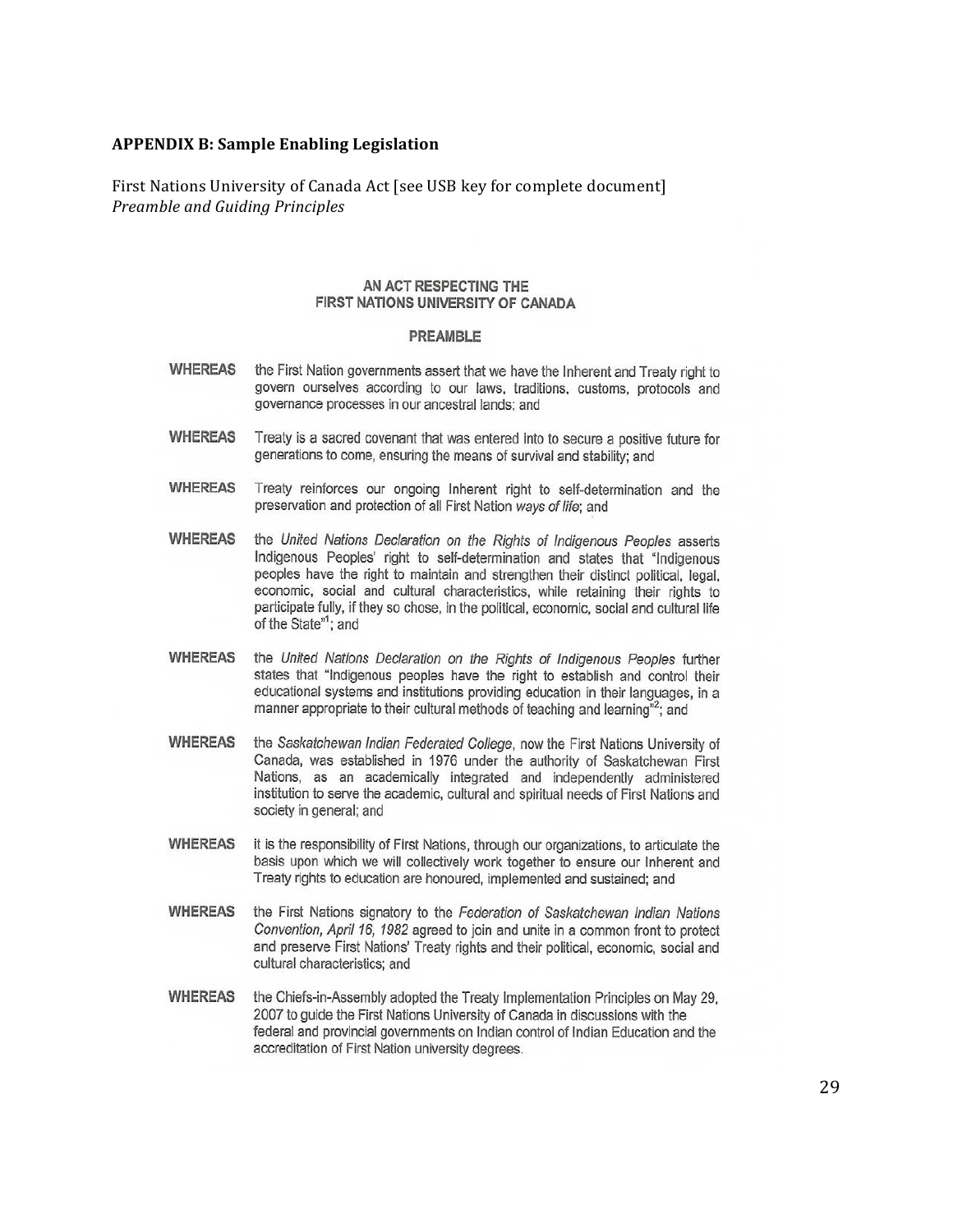#### **PRINCIPLES**

The Board of Governors of the First Nations University of Canada shall base all decisions on the following principles:

- i. Honour and Integrity, knowing that sound adherence to Indigenous principles and values are critical to the decisions that impact future generations;
- ii. Respect, knowing that ancestral knowledge is an integral part of the decision making process:
- iii. Responsibility, knowing that full participation, communication and collective decisionmaking promote transparency and inclusivity among our Nations;
- iv. Humility, knowing that self-evaluation and self-reflection promote commitment to effective individual performance and collective accountability; and
- v. Understanding, knowing that collaborative relationships and the practice of due diligence promote peace, order and good governance.

*University&of&Northern&British&Columbia&Act* Available online at: http://www.bclaws.ca/EPLibraries/bclaws\_new/document/ID/freeside/00\_96468\_01http ://www.bclaws.ca/EPLibraries/bclaws\_new/document/ID/freeside/00\_96468\_01 http://www.bclaws.ca/EPLibraries/bclaws\_new/document/ID/freeside/00\_96468\_01 *University of Greenland Act* [see USB key]